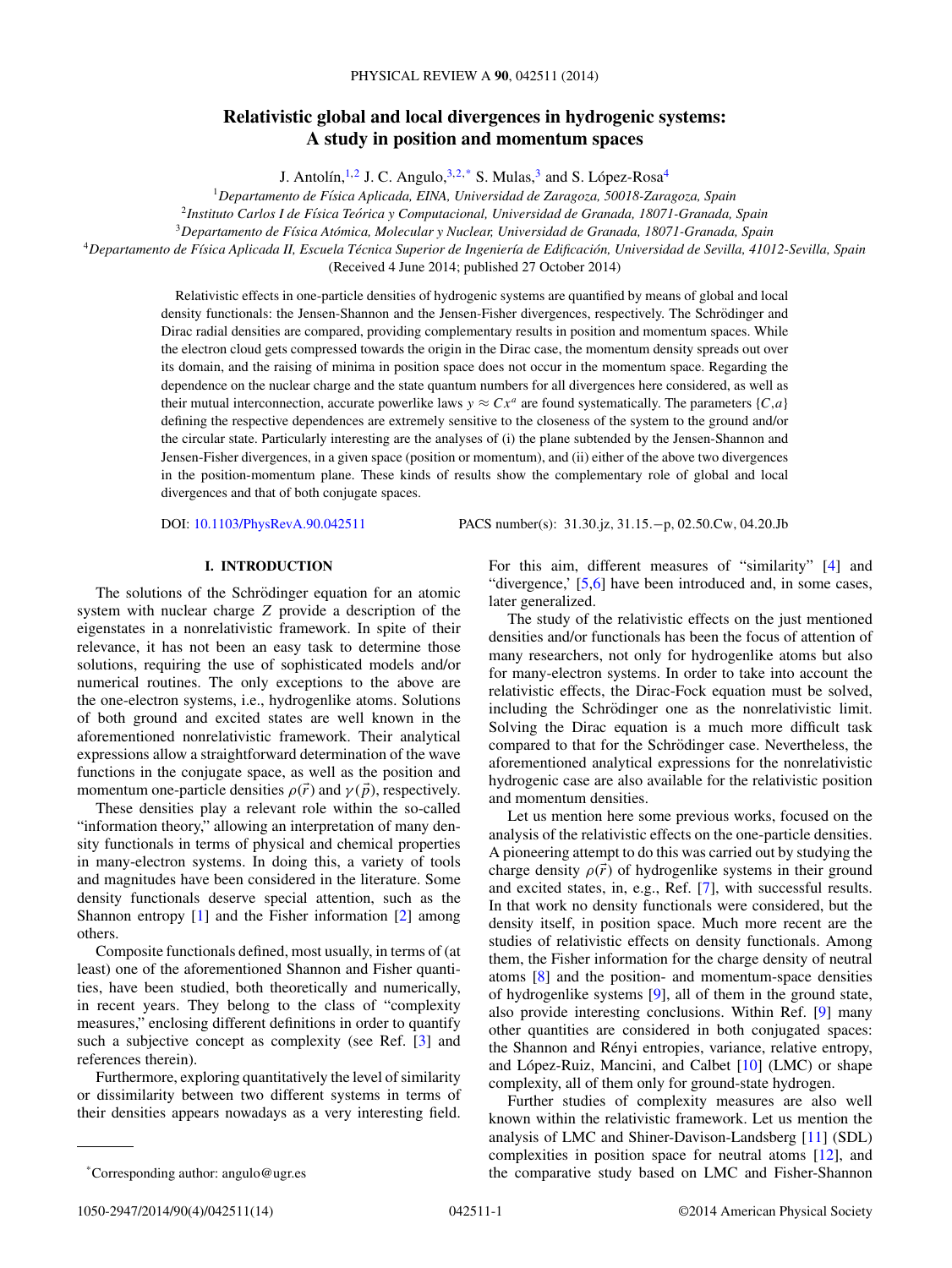<span id="page-1-0"></span>[\[13\]](#page-13-0) (FS) complexities provided in Ref. [\[14\]](#page-13-0) for excited hydrogen.

Regarding other comparative measures of recent interest, works on the quantum similarity index (QSI) deserve to be mentioned. Let us note the study of atomic QSI in both position and momentum spaces provided in Ref. [\[15\]](#page-13-0), where that functional is applied to different systems and/or states separately for the Schrödinger and the Dirac cases. Using the same functional, a direct comparison between the relativistic and nonrelativistic densities for a variety of atoms was provided in a pioneering work [\[16\]](#page-13-0), by considering the functional dependence on the respective charge densities (i.e., only in position space).

The main aim of this work is to study the relativistic effects on hydrogenic systems with nuclear charge *Z* in arbitrary states, by means of their one-particle densities in both position and momentum spaces. For this purpose we compute the so-called "Jensen-Shannon" (JSD) [\[5,6\]](#page-13-0) and "Jensen-Fisher"  $(FD)$  [\[17\]](#page-13-0) divergences between the Dirac and Schrödinger densities for a given system and state. The JSD quantifies differences in the overall dispersion of the distributions, while the JFD does the same regarding their gradient content and their relative oscillations.

The paper is structured as follows: In Sec. II, the Jensen-Shannon and Jensen-Fisher divergences are defined for arbitrary probability distributions, emphasizing their meaning as comparative measures within an information-theoretical framework. In Sec. [III](#page-2-0) we describe the distributions considered in this work, namely, relativistic and nonrelativistic hydrogenic densities for arbitrary states, in both position and momentum spaces. Section [IV](#page-3-0) is devoted to the numerical analysis of divergences among the aforementioned densities, paying attention to the functional dependence of the JSD and JFD on the nuclear charge and the state quantum numbers, as well as to the JSD-JFD mutual relationship and uncertaintylike (i.e., position-momentum) interconnections. Conclusions are given in Sec. [V,](#page-11-0) where some open problems are also proposed.

## **II. JENSEN-SHANNON AND JENSEN-FISHER DIVERGENCES**

Several measures of information for general probability densities [i.e., non-negative functions  $\rho(\vec{r})$  whose integral over their domain obeys the normalization constraint  $\int \rho(\vec{r}) d\vec{r} = 1$ have been considered in the literature. The most commonly used in information theory is the Shannon entropy *S* [\[1,18\]](#page-13-0),

$$
S(\rho) \equiv -\int \rho(\vec{r}) \ln \rho(\vec{r}) d\vec{r}, \qquad (1)
$$

a global measure of the spread or delocalization of a distribution  $\rho(\vec{r})$ . The definition and applications of the Fisher information *F* appear complementary to the functional *S* [\[2\]](#page-13-0):

$$
F(\rho) \equiv \int \rho(\vec{r}) |\vec{\nabla} \ln \rho(\vec{r})|^2 d\vec{r}, \qquad (2)
$$

a spreading measure of  $\rho(\vec{r})$  with a locality property because it is a functional of its gradient. Contrary to the Shannon entropy, the Fisher information quantifies the pointwise concentration and the gradient content of the distribution, thus revealing its irregularities and providing a quantitative estimation of its oscillatory character.

Information-theoretic properties based on Shannon entropy and/or Fisher information have been extensively employed in recent years within a quantum-mechanical framework, in particular for multielectronic systems. Their use in atomic and molecular systems has provided a wide variety of results [\[19–26\]](#page-13-0), including recent studies on complexity measures.

The relative entropy or Kullback and Leibler (KL) divergence [\[27\]](#page-13-0)

$$
D_{\text{KL}}(\rho_1, \rho_2) \equiv \int \rho_1(\vec{r}) \ln \frac{\rho_1(\vec{r})}{\rho_2(\vec{r})} d\vec{r}
$$
 (3)

is the pioneering global measure of differences between probability distributions. It quantifies the information supplied by the data for discriminating between the distributions, being a "directed measure" (therefore not symmetric). Especially remarkable is its property of non-negativity, and the minimum null value is reached only for identical distributions  $\rho_1 = \rho_2$ .

The KL relative entropy constitutes an essential tool within information theory, as shown by its applications for obtaining minimum cross-entropy estimations and for determining atomic [\[28\]](#page-13-0) and molecular [\[29\]](#page-13-0) properties, among others. More recent applications include the introduction of an informational quantum dissimilarity measure to study the relativistic effects on the electron density [\[16\]](#page-13-0), or the employment of KL measures to analyze molecular reaction paths [\[30\]](#page-13-0).

A closely related information measure between two or more distributions, namely, the Jensen-Shannon divergence,

$$
D_{\text{JS}}(\rho_1, \rho_2) \equiv \frac{1}{2} \bigg[ D_{\text{KL}} \bigg( \rho_1, \frac{\rho_1 + \rho_2}{2} \bigg) + D_{\text{KL}} \bigg( \rho_2, \frac{\rho_1 + \rho_2}{2} \bigg) \bigg], \tag{4}
$$

was also introduced [\[5,6\]](#page-13-0). From its definition, the JSD represents the mean dissimilarity (understood in terms of the KL measure) of each density with respect to their arithmetic mean. Notice the symmetry of the JSD (i.e., the invariance under the exchange of  $\rho_1$  and  $\rho_2$ ), and also that the main properties of the KL divergence are transferred to the JSD: the Jensen-Shannon divergence is always non-negative, vanishing only if  $\rho_1 = \rho_2$ . In fact, the JSD is the square of a true metric [\[31,32\]](#page-13-0) or, in other words, its square root constitutes a distance in a rigorous mathematical sense.

Using the above definition together with Eqs. (1) and (3), the Jensen-Shannon divergence can also be expressed in terms of the Shannon entropy as

$$
D_{\text{JS}}(\rho_1, \rho_2) = S\left(\frac{\rho_1 + \rho_2}{2}\right) - \frac{1}{2}[S(\rho_1) + S(\rho_2)], \quad (5)
$$

allowing the JSD divergence to be interpreted also as the "entropy excess" of the mean density with respect to the mean entropy of the individual densities. So we observe that the aforementioned non-negativity of the JSD arises from the convexity of the Shannon entropy functional *S*. Different properties and generalizations of the JSD have been discussed and employed in past years [\[33–38\]](#page-13-0). This divergence has been widely applied to the analysis and characterization of symbolic sequences or series, and particularly to the study of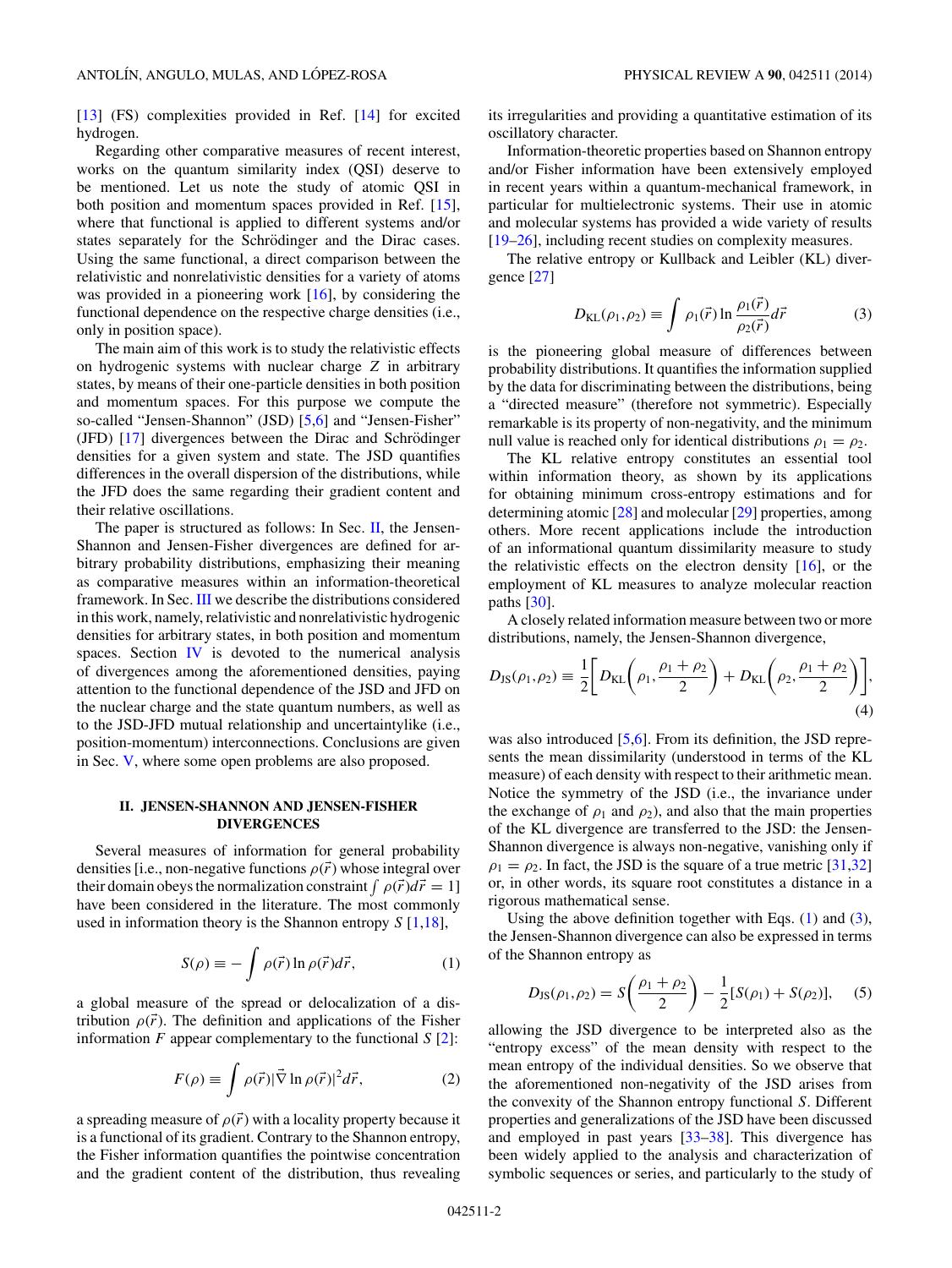<span id="page-2-0"></span>segmentation of DNA sequences [\[39\]](#page-13-0). However, its use in the framework of quantum information theory [\[40,41\]](#page-13-0) or in the study of multielectronic systems [\[42–44\]](#page-13-0) is very recent.

The JSD measure defined above quantifies how similar or different two distributions are over their whole domain, according to its definition in terms of the Shannon entropy. It would also be of great interest to dispose of divergence measures displaying a deeper local character, namely, with values more sensitive to relative strong local changes and/or their respective oscillatory behaviors. As mentioned before, the Fisher information  $F$  given by Eq.  $(2)$  possesses this local character.

Because of its meaning as a quantifier of pointwise concentration, the Fisher-like divergence has also been proposed for arbitrary distributions  $[17, 42]$  and applied to quantummechanical systems [\[42,45\]](#page-13-0). Recent proposals are inspired on those based on the Shannon entropy. Such is the case of the so-called "Fisher divergence" (FD) and the "Jensen-Fisher divergence" (JFD).

The Fisher divergence is defined in terms of the relative Fisher information  $F_{rel}$  of  $\rho_1$  with respect to  $\rho_2$  [\[46\]](#page-13-0):

$$
F_{\text{rel}}(\rho_1, \rho_2) \equiv \int \rho_1(\vec{r}) \left| \vec{\nabla} \ln \frac{\rho_1(\vec{r})}{\rho_2(\vec{r})} \right|^2 d\vec{r}.
$$
 (6)

So *F*rel is a directed measure of relative information as is the KL measure. Its symmetrized version provides the Fisher divergence  $D_F(\rho_1, \rho_2) \equiv F_{rel}(\rho_1, \rho_2) + F_{rel}(\rho_2, \rho_1)$  for arbitrary distributions whenever the involved integrals converge. Such is the case of one-particle densities in both position and momentum spaces, for atomic systems in their ground state, with successful applications in recent years for neutral and ionized species [\[42,43\]](#page-13-0). Let us notice the non-negativity of both  $F_{rel}$  and the FD, vanishing only for  $\rho_1 = \rho_2$ .

In Ref. [\[17\]](#page-13-0), the difficulties of the FD in dealing with pairs of distributions having noncommon zeros were emphasized. Taking into account the definition in Eq. (6), the existence of zeros in  $\rho_1$  and/or  $\rho_2$  causes the integrals in the FD (one at least) to diverge. As described in the next section, a variety of the distributions considered in the present work possess a number of zeros, and therefore the application of the FD is forbidden for them.

The aforementioned difficulties gave rise to a new proposal for a Fisher-like divergence in that work: the Jensen-Fisher divergence [\[17\]](#page-13-0). Its definition is inspired by those of the KL and JSD functionals in the Shannon case:

$$
D_{\text{IF}}(\rho_1, \rho_2) \equiv \frac{1}{2} \bigg[ F_{\text{rel}} \bigg( \rho_1, \frac{\rho_1 + \rho_2}{2} \bigg) + F_{\text{rel}} \bigg( \rho_2, \frac{\rho_1 + \rho_2}{2} \bigg) \bigg],\tag{7}
$$

in a similar fashion as the expression of  $D_{\text{JS}}$  in Eq. [\(4\)](#page-1-0), replacing  $D_{KL}$  by  $F_{rel}$ . Two comments are in order: (i) as for previous comparative measures, the JFD is nonnegative and reaches its minimum null value for  $\rho_1 = \rho_2$ , and (ii) working with the previous equation and the definition of *F*rel, an alternative expression for the JFD is achieved:

$$
D_{\text{JF}}(\rho_1, \rho_2) = \frac{1}{2} [F(\rho_1) + F(\rho_2)] - F\left(\frac{\rho_1 + \rho_2}{2}\right), \quad (8)
$$

in a similar fashion to Eq. [\(5\)](#page-1-0) by replacing the Shannon functional *S* by the Fisher functional *F*. Notice the reverse order of the terms leading to the JSD and JFD, Eqs. [\(5\)](#page-1-0) and (8), respectively, due to the concavity of *F* as opposed to the convexity of *S*.

# **III. HYDROGENIC DIRAC AND SCHRODINGER ¨ DENSITIES**

As mentioned in the Introduction, the main aim of this work is to quantify the relativistic effects in hydrogenic systems. In doing so, we perform a comparative study of the differences between the corresponding relativistic and nonrelativistic densities by computing their Jensen-Shannon and Jensen-Fisher divergences, in both position and momentum spaces.

Previous comparative studies with similar aims to the present one can be classified into three different categories:

(1) Comparisons between the relativistic and nonrelativistic atomic density functions, regarding their shape and structural patterns [\[7\]](#page-13-0). These studies provide, most often, qualitative rather than quantitative results. Especially remarkable are the relativistic effects, in position space, of raising the minima and contraction towards the nucleus of the electron density.

(2) Analyses based on the comparison between relevant density functionals of the relativistic and nonrelativistic densities [\[9,12,14,47,48\]](#page-13-0). A variety of functionals have been considered: Shannon and Rényi entropies, Fisher information, statistical complexities or complexity ratios, among others. Most usually, the main conclusions of these studies are based on the assumption that a similarity between the values of a given functional for a pair of densities is associated with a similarity between the self densities, which is not necessarily true.

(3) Direct comparisons between distributions by means of a double-density functional, as in the present work. A variety of functionals have been considered in a quantummechanical framework, but not so many in order to quantify relativistic effects. Recent applications have been considered for neutral atoms, by means of QSI in position [\[16,49\]](#page-13-0) and momentum [\[49\]](#page-13-0) spaces, and also for some special functions of mathematical physics [\[17\]](#page-13-0) by means of the JSD and JFD.

From the above enumeration, let us remark that (i) studies in momentum space are much more scarce than in the position space, and (ii) all comparative studies for hydrogenic systems (to the best of our knowledge) were carried out by using techniques of the first and second categories above, but not of the third one. This work tries to fill these gaps for hydrogenic systems, regarding applications in momentum space and the employment of divergencelike functionals.

The Dirac wave functions of the stationary states of a hydrogenic system with nuclear charge *Z* are described by the eigensolutions  $(E, \Psi_D)$  of the Dirac equation of an electron moving in a Coulomb potential [\[7,50\]](#page-13-0). The stationary states are characterized by the quantum numbers  $(n, k, m_i)$ , with the principal quantum number  $n \in \mathbb{N}$ , the Dirac or relativistic quantum number  $k = \pm 1, \pm 2, \ldots, -n$ , and  $-j \leq m_j \leq j$ where  $j = \frac{1}{2}, \frac{3}{2}, \dots, n - \frac{1}{2}$  is the total angular momentum number. In addition,  $k = \pm (j + \frac{1}{2})$  for  $j = l \pm \frac{1}{2}$ , so that  $k =$  $-(l + 1)$  if  $j = l + \frac{1}{2}$  and  $k = l$  if  $j = l - \frac{1}{2}$ . Consequently,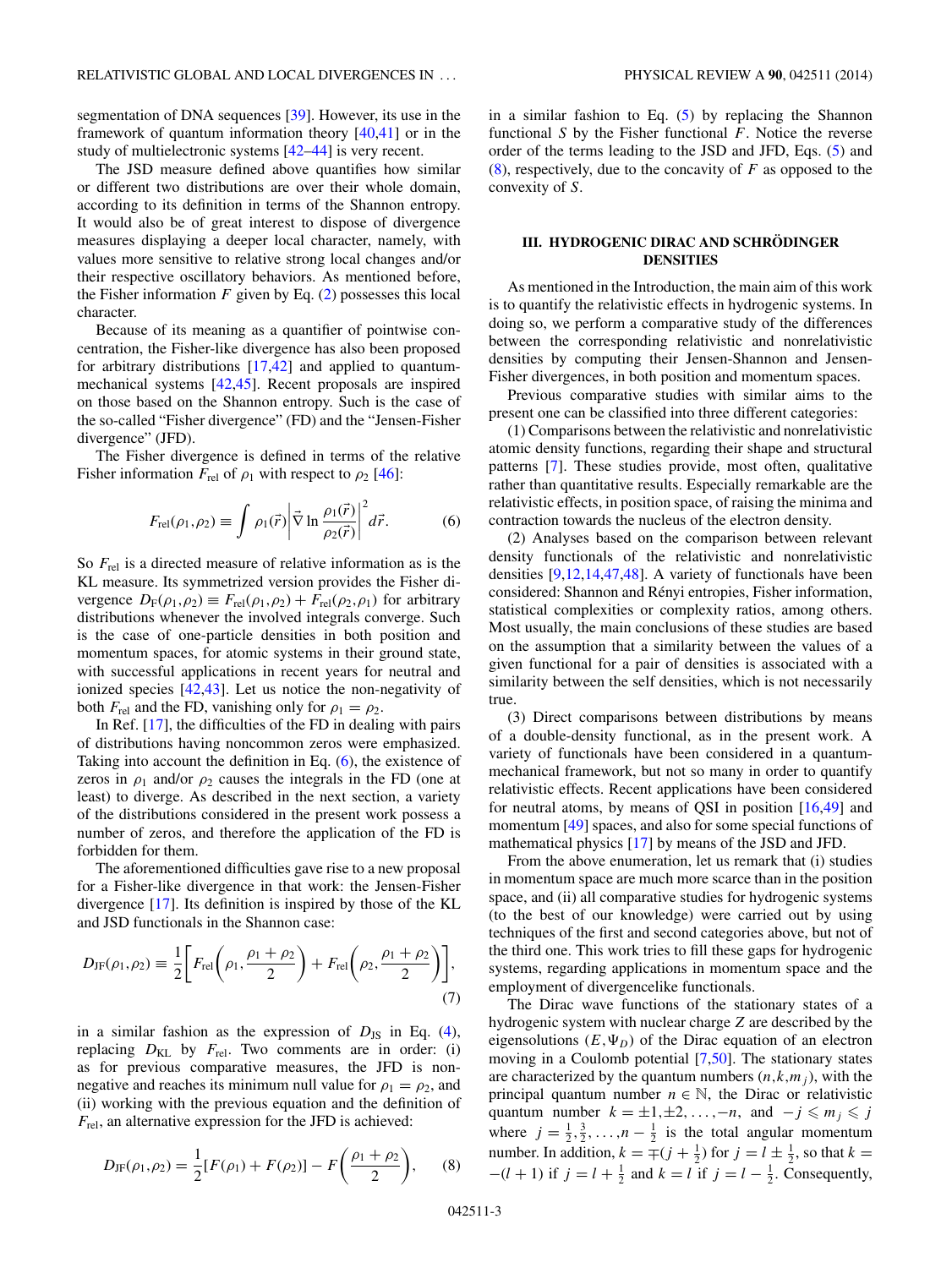<span id="page-3-0"></span>for a given  $l \neq 0$  there are the two options  $j = l \pm \frac{1}{2}$ , and conversely (i.e., for a given *j* , two values of *l* are allowed).

The energy eigenvalues *E* are analytically expressed [\[51–](#page-13-0) [53\]](#page-13-0) in terms of *n* and the absolute value |*k*|, as well as the term  $\alpha Z$  with  $\alpha = 1/137.03599911$  the fine-structure constant:

$$
E = M \left( 1 + \frac{(\alpha Z)^2}{(n - |k| + \sqrt{k^2 - (\alpha Z)^2})^2} \right)^{-1/2}, \quad (9)
$$

where  $M = m_0c^2$ , with  $m_0$  the rest mass of the electron. The eigenenergies become complex if  $\alpha Z > 1$ , an inequality which imposes the constraint  $Z \leq 137$  for the allowed values of the nuclear charge *Z* [\[54,55\]](#page-13-0).

The Dirac probability density  $\rho_D(\vec{r}) = |\Psi_D(\vec{r})|^2$  for an arbitrary state, using polar coordinates, is separable into a radial factor and an angular one, as

$$
\rho_D(\vec{r}) = \rho_D(r)\chi(\theta),\tag{10}
$$

with  $\chi(\theta)$  a linear combination of spherical harmonics  $|Y_{l,m_j\pm 1/2}|^2$ ,

$$
\chi(\theta) = \langle l, m_j - \frac{1}{2}; \frac{1}{2}, +\frac{1}{2} | j, m_j \rangle^2 | Y_{l, m_j - 1/2} |^2 + \langle l, m_j + \frac{1}{2}; \frac{1}{2}, -\frac{1}{2} | j, m_j \rangle^2 | Y_{l, m_j + 1/2} |^2,
$$
(11)

and  $\rho_D(r)$  expressed in terms of Kummer confluent hypergeometric functions,

$$
\rho_D(r) = |g_{nk}(r)|^2 + |f_{nk}(r)|^2, \tag{12}
$$

where *g* and *f* are the so-called "large" and "small" radial components, respectively (see the Appendix). Normalization to unity of the whole density  $\rho_D(\vec{r})$  translates into the equality  $\int_0^\infty (|g|^2 + |f|^2) r^2 dr = 1.$ 

A similar separability of the radial and angular parts holds for the momentum density  $\gamma_D(\vec{p}) = |\Psi_D(\vec{p})|^2$ , with  $\Psi_D(\vec{p})$ being the three-dimensional Fourier transform of  $\Psi_D(\vec{r})$ . The factorization  $\gamma_D(\vec{p}) = \gamma_D(p)\chi(\theta)$  contains the same angular part  $\chi(\theta)$  as in position space [see Eq. (11)], the radial one being

$$
\gamma_D(p) = |G_{nk}(p)|^2 + |F_{nk}(p)|^2, \tag{13}
$$

with the respective large  $(G)$  and small  $(F)$  components, provided in the Appendix, verifying the normalization condition  $\int_0^\infty (|G|^2 + |F|^2) p^2 dp = 1.$ 

The nonrelativistic limit of the Dirac radial part, in both conjugated spaces, provides the corresponding ones in the Schrödinger case, keeping the angular part. In fact, the small component tends to zero, so the Schrödinger probability density in position space has the separable expression

$$
\rho_S(\vec{r}) = \rho_S(r)\chi(\theta),\tag{14}
$$

with  $\rho_S(r)$  determined by the large component, and similarly in momentum space. One of the factors in the Schrödinger radial part is a Laguerre or a Gegenbauer polynomial, in position and momentum spaces, respectively (see the Appendix). Regarding the energy levels, the expression  $E_s = -\hbar^2 Z^2/2a_0^2 n^2$  is well known for the nonrelativistic case [\[56\]](#page-13-0). The subscript has been added in order to avoid confusion with the Dirac energy *E* given by Eq.  $(9)$ .

For the hydrogenic densities ( $\rho_S$ ,  $\rho_D$ ) and ( $\gamma_S$ ,  $\gamma_D$ ) here considered, their factorization into a radial and an angular part, all sharing the angular one for a given state, produces the angular contribution to cancel out in computing the JSD or JFD. In other words, the dissimilarity between the whole densities arises from that of their respective radial parts, a fact which yields the equalities  $D_{\text{JS}}[\rho_{\text{S}}(\vec{r}), \rho_{\text{D}}(\vec{r})] = D_{\text{JS}}[\rho_{\text{S}}(r), \rho_{\text{D}}(r)]$ and  $D_{JS}[\gamma_S(\vec{p}), \gamma_D(\vec{p})] = D_{JS}[\gamma_S(p), \gamma_D(p)]$ , and similarly for  $D_{\text{JF}}$ .

The scaling properties of the Schrödinger eigenfunctions with the nuclear charge *Z*, in both conjugate spaces, are well known. They allow the radial density  $\rho_S(Z; r)$  to be straightforwardly obtained for a system with nuclear charge *Z* in a given state from that of the system with  $Z = 1$ in the same state, namely, from  $\rho_S(1;r)$ , and similarly in momentum space. For the Schrödinger one-particle densities of three-dimensional hydrogen, these properties read

$$
\rho_S(Z; r) = Z^3 \rho_S(1; Zr)
$$
 and  $\gamma_S(Z; p) = Z^{-3} \gamma_S(1; p/Z).$ \n(15)

The properties in Eq. (15) for  $\rho_S$  and  $\gamma_S$  translate into the following regarding the dependences of the Shannon and Fisher functionals on the nuclear charge *Z*:

$$
S[\rho_S(Z; r)] = S[\rho_S(1; r)] - 3 \ln Z,
$$
  
\n
$$
F[\rho_S(Z; r)] = Z^2 F[\rho_S(1; r)],
$$
\n(16)

$$
S[\gamma_S(Z; p)] = S[\gamma_S(1; p)] + 3 \ln Z,
$$
  
\n
$$
F[\gamma_S(Z; p)] = Z^{-2} F[\gamma_S(1; p)].
$$
\n(17)

The question now is the following: does  $\rho_D(Z; r)$  verify the same scaling property as  $\rho_S(Z; r)$ , given by Eq. (15)? Of course, the same question is pertinent regarding  $\gamma_S(Z; p)$ . Before providing an answer, let us analyze the implications of assuming that the above equalities are valid for both the Schrödinger and the Dirac densities, and for their arithmetic mean as well:

(a) Neither  $D_{\text{JS}}(\rho_S, \rho_D)$  nor  $D_{\text{JS}}(\gamma_S, \gamma_D)$  would depend on the nuclear charge *Z* (this is a consequence of the cancellation of the term 3 ln*Z* when computing the JSD from the three Shannon terms).

(b)  $D_{\text{JF}}(\rho_S, \rho_D)$  would be proportional to the square  $Z^2$  of the nuclear charge, and to  $Z^{-2}$  in momentum space (these are consequences of the same proportionalities for the three Fisher terms appearing in the JFD).

However, this is not the case, because Eq.  $(15)$  is not verified in the Dirac case, as will be discussed in Sec. IV D.

# **IV. QUANTIFYING RELATIVISTIC EFFECTS: NUMERICAL ANALYSIS OF HYDROGENIC DIVERGENCES**

It is well known that the relativistic effects are more apparent when dealing with heavier quantum systems. Such is the case, for instance, of the hydrogenic cations with large nuclear charge *Z*. Most studies on relativistic effects in one-electron atoms have dealt with the energy spectra, various expectation values, and the structural properties of the charge density. Among the last, it is worthmaking the following observations after comparing the relativistic density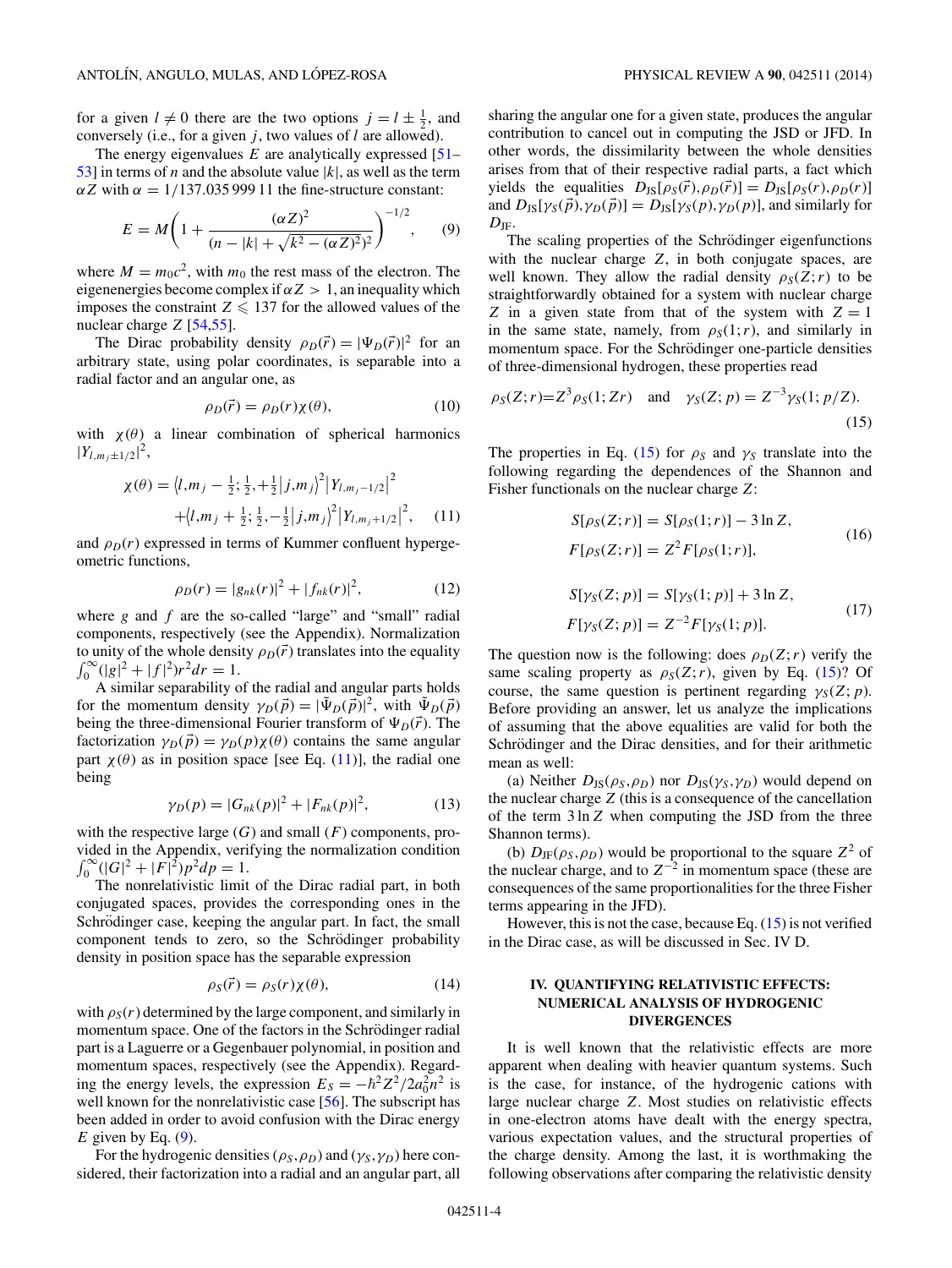

FIG. 1. (Color online) Schrödinger and Dirac radial densities in (a) position space,  $D(r) = r^2 \rho(r)$ , and (b) momentum space,  $I(p)$  $p^2$ *γ*(*p*), for the state (*n* = 5,*l* = 0, *j* = 1/2) of Th<sup>89+</sup> (nuclear charge  $Z = 90$ ). Atomic units (a.u.) are used.

profiles with the nonrelativistic ones [\[7\]](#page-13-0): (i) contraction of the radial density profile  $D(r) = r^2 \rho(r)$  towards the origin, and (ii) raising of the minima, i.e., the nonrelativistic radial density vanishes at their local minima, but the corresponding values of the relativistic density are nonzero. Both effects are clearly displayed in Fig.  $1(a)$  for  $Z = 90$  (hydrogenic thorium,  $Th<sup>89+</sup>$ ) in the state characterized by the quantum numbers  $n = 5, l = 0,$  and  $j = 1/2$ .

These are the main qualitative descriptions of relativistic effects on the charge density of the systems here considered, recently analyzed in a quantitative way by means of the so-called complexity ratios [\[14\]](#page-13-0). However, it appears pertinent to ask ourselves about the relevance of relativistic effects in the conjugated space or, in other words, on the momentumspace radial density profile  $I(p) = p^2 \gamma(p)$ . Considering the well-known uncertainty principle [\[57\]](#page-13-0), one would expect that a contraction (i.e., a higher localization) in one space has to be accompanied by a spreading in the complementary space. The function  $I(p)$  is displayed in Fig.  $1(b)$  for the aforementioned system and state, in both the relativistic (Dirac) and nonrelativistic (Schrödinger) cases. Some comments are in order: (i) as expected, the relativistic density spreads out compared with the nonrelativistic one, and (ii) in contrast to the nodes in position space, the nonrelativistic ones in momentum space are not raised, but are only shifted.

Considering Schrödinger-Dirac divergences as measures of dissimilarity between the relativistic and nonrelativistic distributions, one should expect a monotonically increasing behavior of the divergence as long as the nuclear charge *Z* increases. For many-electron systems, other features such as, e.g., the shell-filling patterns, could also be relevant in the JSD and JFD as functions of *Z*, but this is not the case for the one-electron systems here considered.

Let us denote as  $D_{\text{JS}}^r(\text{Sch},\text{Dir})$  and  $D_{\text{JF}}^r(\text{Sch},\text{Dir})$  the Jensen-Shannon and Jensen-Fisher divergences, respectively, between the Schrödinger (i.e., nonrelativistic) and Dirac (i.e., relativistic) position-space densities ( $\rho_S$  and  $\rho_D$ , respectively) for a given system with nuclear charge *Z* and the quantum numbers  $(n,l,j,m_j)$  specifying its state. A similar notation will be employed for the momentum-space distributions  $\gamma_S$  and  $\gamma_D$ , within the framework just mentioned, by using the superscript *p*. Let us notice that *mj* appears only in the angular part of the density and, consequently, the only quantum numbers to be considered in order to determine the JSD and JFD are  $(n,l,j)$ .

It is worth remembering the relationships between the orbital (*l*) and total (*j*) quantum numbers, namely,  $j =$  $l \pm 1/2$  and  $l = j \mp 1/2$  as long as both are non-negative. Corresponding with these (in general) one-to-two interconnections, notations such as  $(n, l, \pm)$  will also be considered. For illustration,  $(3,1,+)$  stands for the state with  $(n=$  $3,l = 1, j = 3/2$ ). For fixed *n* we have a number of  $(n,l,j)$ states given by  $2n - 1$ , because of the *n* allowed values  $l = 0, \ldots, n - 1$ , and, for each one with the only exception  $l = 0$ , there are two compatible values of *j*. Relevant particular cases correspond to  $(n,0,+)$  and  $(n,n-1,+)$ , known as *s* states and circular states, respectively. Regarding circular states, let us notice that (i) their characterization requires the additional condition  $|m_j| = j$ , irrelevant for the present study on the basis of the radial parts, and (ii) the just mentioned radial parts are nodeless. In fact (see the Appendix) they contain a grade- $(n - |k|)$  polynomial factor, so the absence of nodes arises from the condition  $n = |k|$  holding for circular states.

In spite of the availability of analytical expressions for all the densities we are dealing with (somewhat simple as determined by their polynomial, rational, and/or exponential factors), the same does not hold for their respective JSD and JFD. These difficulties involve the dependence on both the nuclear charge and the state quantum numbers.

In this section we determine numerically the aforementioned JSD and JFD values for a variety of nuclear charges, as well as by considering different quantum states. The numerical results are analyzed, in order to get insight into how the JSD and/or JFD is modified by varying the just mentioned variables, as well as into a possible relationship between the two functionals. We consider that the analysis in both position and momentum spaces is completely justified, having in mind previous studies on many-electron systems by means of the JSD, JFD, and other comparative functionals [\[42,45,49\]](#page-13-0).

Usually, systems with nuclear charges within the range  $Z = 1-100$  will be considered throughout. The only exception to the comment above is the quantity  $D_{\text{JF}}^p$  (i.e., the Jensen-Fisher divergence in momentum space), computed for  $Z =$ 10–100. The reason for disregarding the lowest values  $Z =$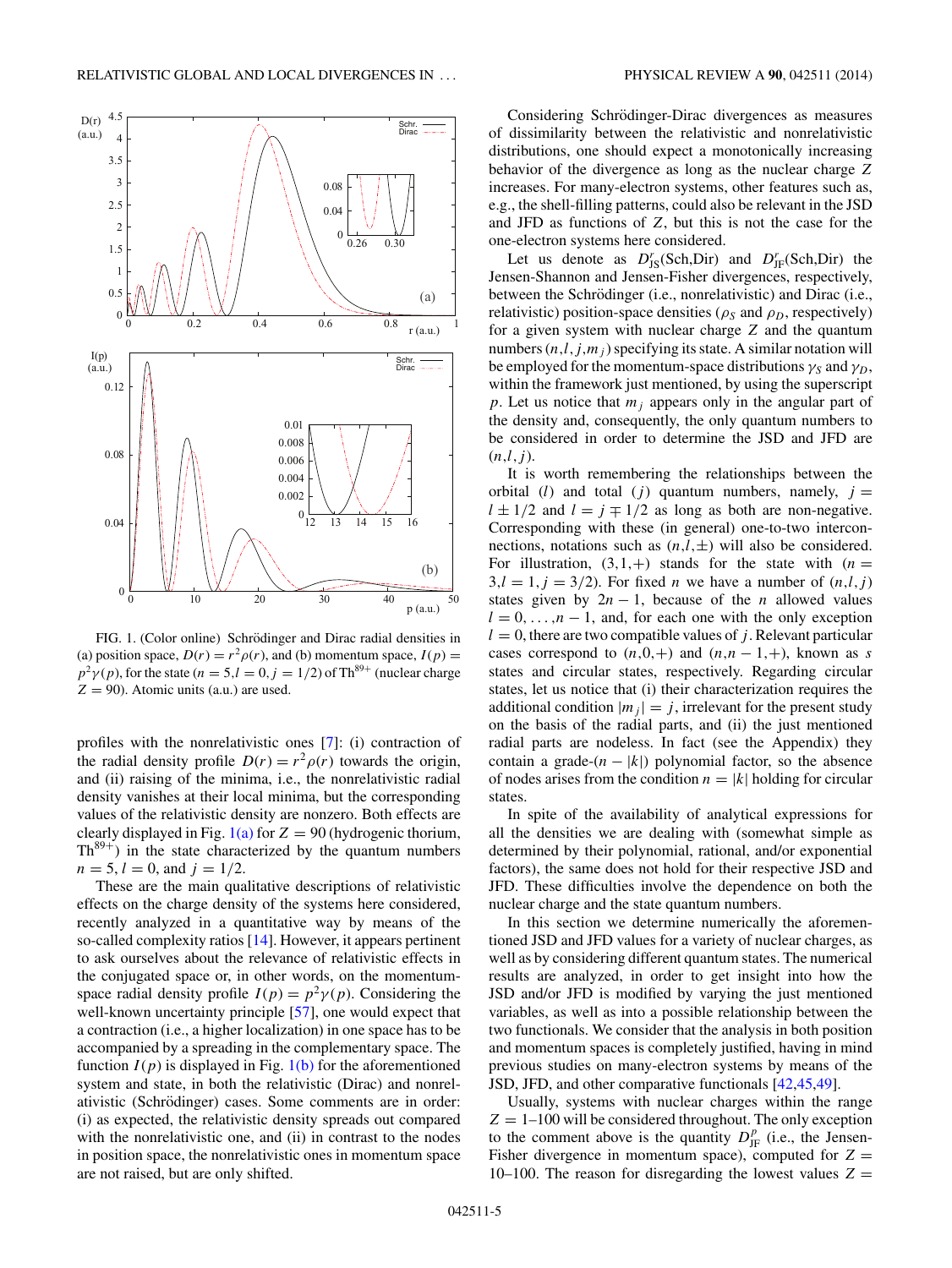| State     | Position space                   |                       |             |                          |                       |             |  |  |  |
|-----------|----------------------------------|-----------------------|-------------|--------------------------|-----------------------|-------------|--|--|--|
|           | Jensen-Shannon $D_{\text{IS}}^r$ |                       |             | Jensen-Fisher $D_{IF}^r$ |                       |             |  |  |  |
|           | Power a                          | Coefficient $C$       | Correlation | Power a                  | Coefficient $C$       | Correlation |  |  |  |
| $(4,0,+)$ | 3.95                             | $9.2 \times 10^{-10}$ | 0.99993     | 3.56                     | $5.3 \times 10^{-5}$  | 0.997       |  |  |  |
| $(4,1,-)$ | 3.98                             | $8.1 \times 10^{-10}$ | 0.99998     | 3.76                     | $1.7 \times 10^{-5}$  | 0.997       |  |  |  |
| $(4,1,+)$ | 3.84                             | $1.9 \times 10^{-10}$ | 0.9998      | 3.30                     | $3.7 \times 10^{-5}$  | 0.998       |  |  |  |
| $(4,2,-)$ | 3.93                             | $1.3 \times 10^{-10}$ | 0.99994     | 3.46                     | $9.1 \times 10^{-6}$  | 0.997       |  |  |  |
| $(4,2,+)$ | 3.77                             | $4.8 \times 10^{-11}$ | 0.9996      | 3.15                     | $1.7 \times 10^{-5}$  | 0.9994      |  |  |  |
| $(4,3,-)$ | 4.01                             | $1.3 \times 10^{-11}$ | 0.9999993   | 5.98                     | $1.5 \times 10^{-12}$ | 0.999998    |  |  |  |
| $(4,3,+)$ | 4.01                             | $2.6 \times 10^{-12}$ | 0.9999992   | 6.01                     | $1.9 \times 10^{-13}$ | 0.9999993   |  |  |  |
| $(3,0,+)$ | 3.91                             | $9.4 \times 10^{-10}$ | 0.9998      | 3.47                     | $1.1 \times 10^{-4}$  | 0.997       |  |  |  |
| $(3,1,-)$ | 3.98                             | $7.0 \times 10^{-10}$ | 0.99993     | 3.72                     | $2.2 \times 10^{-5}$  | 0.996       |  |  |  |
| $(3,1,+)$ | 3.75                             | $1.7 \times 10^{-10}$ | 0.9995      | 3.19                     | $6.0 \times 10^{-5}$  | 0.9991      |  |  |  |
| $(3,2,-)$ | 4.01                             | $5.0 \times 10^{-11}$ | 0.999997    | 5.84                     | $3.2 \times 10^{-11}$ | 0.99996     |  |  |  |
| $(3,2,+)$ | 4.01                             | $5.9 \times 10^{-12}$ | 0.999998    | 6.02                     | $1.1 \times 10^{-12}$ | 0.999998    |  |  |  |
| $(2,0,+)$ | 3.80                             | $1.1 \times 10^{-9}$  | 0.9992      | 3.34                     | $3.0 \times 10^{-4}$  | 0.997       |  |  |  |
| $(2,1,-)$ | 4.04                             | $4.0 \times 10^{-10}$ | 0.99991     | 5.02                     | $4.0 \times 10^{-8}$  | 0.9998      |  |  |  |
| $(2,1,+)$ | 4.02                             | $1.9 \times 10^{-11}$ | 0.99999     | 6.04                     | $1.4 \times 10^{-11}$ | 0.99999     |  |  |  |
| $(1,0,+)$ | 4.11                             | $1.1 \times 10^{-10}$ | 0.9997      | 6.17                     | $9.7 \times 10^{-10}$ | 0.9998      |  |  |  |

<span id="page-5-0"></span>TABLE I. Parameters and correlation coefficients of the linear regressions for position-space Jensen-Shannon  $(D_{\text{JS}}^r)$  and Jensen-Fisher  $(D_{\text{IF}}^r)$  divergences with a functional dependence  $CZ^a$  on the nuclear charge  $Z \leq 100$  of hydrogenic systems in the states  $(n,l,j)$ .

1–9 is the appearance of numerical instabilities in computing  $D_{\text{JF}}^{p}(\text{Sch}, \text{Dir})$ , as given by Eq. [\(8\)](#page-2-0). For those very light systems, relativistic effects are less relevant and, consequently, zeros of both  $\gamma_s$  and  $\gamma_p$  as well as those of the arithmetic mean  $(\gamma_S + \gamma_D)/2$  are extremely close. At those locations, the integrands of the three terms appearing in Eq. [\(8\)](#page-2-0) possess an almost identical finite limit, so cancellations of terms provide extremely low values, at times below the numerical accuracy of the integration procedures. This problem does not appear in computing either *D*<sub>JS</sub> (because of the absence of quotients in the integrands) or  $D'_{\text{IF}}$  [because of the elevation of the minima in  $\rho_D$  and, consequently, in the arithmetic mean  $(\rho_S + \rho_D)/2$ also].

### **A. Dependence on the nuclear charge**

In order to grasp the dependence of the Schrödinger-Dirac divergence on the nuclear charge *Z*, let us analyze the results for a variety of quantum states, in both position and momentum spaces.

(1) Ground state (1*,*0*,*+). All divergences (i.e., the JSD and JFD, in *r* and *p* spaces) for the ground state are observed to depend on the nuclear charge *Z* in a similar fashion, namely, as *CZ<sup>a</sup>*. Regarding the values of the parameters *C* and *a* (see Tables I and [II\)](#page-6-0), some comments are in order:

(a) Linear regressions provide the functional dependences  $D_{\text{JS}}^r \approx C^r Z^{4.11}$  and  $D_{\text{JS}}^p \approx C^p Z^{3.99}$ , with the respective correlation coefficients 0*.*999 74 and 0*.*999 97, and multiplicative constants  $C^r = 1.1 \times 10^{-10}$  and  $C^p = 4.0 \times 10^{-10}$ .

(b) The momentum space  $D_{\text{JS}}^p$  is larger than  $D_{\text{JS}}^r$  for any *Z*, as highlighted by the value of the quotient  $C^p/\tilde{C}^r \approx 3.6$ . This value, together with the above-mentioned functional dependence of the corresponding divergences on *Z*, causes their quotient to be in the interval  $D_{\text{JS}}^p/D_{\text{JS}}^r \in [2.1, 3.6]$  for any  $Z = 1-100$ . The reason for obtaining such different numbers in the *r* and *p* spaces is the structural features of the respective radial density profiles  $D(r)$  and  $I(p)$ . For the ground state, both functions are unimodal, with the absolute maximum located, in the nonrelativistic case, at  $r_{\text{max}} = 1/Z$ and  $p_{\text{max}} = Z/\sqrt{3}$  (in atomic units, a.u.): for a medium-heavy system, say  $Z = 50$ , the above locations are  $r_{\text{max}} = 0.02$  and  $p_{\text{max}} = 28.87$ . The main differences between Schrödinger and Dirac densities occur around their absolute maxima, within an extremely narrow interval in position space, much wider in the momentum one. For illustration, the Schrödinger and Dirac *D*(*r*) display values above one-half of their global height within the interval *r* ∈ [0.007,0.042] (width 0.035 a.u.), and the same occurs for  $I(p)$  within (roughly)  $p \in [14, 54]$  (width 40 a.u.). With these comments in mind, we grasp now why the ground-state  $D_{\text{JS}}^p$  displays higher values than  $D_{\text{JS}}^r$  for a given system.

(c) The corresponding data for the JFD are the following:  $D_{\text{JF}}^r \approx C^r Z^{6.17}$  and  $D_{\text{JF}}^p \approx C^p Z^{1.95}$ , with correlation coefficients 0*.*9998 and 0*.*999 96*,* respectively, and multiplicative constants  $C^r = 9.7 \times 10^{-10}$  and  $C^p = 2.0 \times 10^{-9}$ . Now it happens that much larger values of the JFD are found in position space, as compared to the corresponding ones in momentum space. For illustration,  $D_{\text{JF}}^r/D_{\text{JF}}^{\hat{p}} \approx 10^4$  (*Z* = 11),  $10^6$  ( $Z = 32$ ),  $10^8$  ( $Z = 94$ ).

Let us notice that the previous JFD quotient increases as quickly as  $Z^{4.22}$ , in contrast to  $D_{\text{JS}}^r/D_{\text{JS}}^p \approx 0.275Z^{0.12}$ , only slightly sensitive to the value of the nuclear charge *Z*. For arbitrary *Z* we find  $D_{\text{JS}}^p \ge 2.092 D_{\text{JS}}^r$ , while  $D_{\text{JF}}^p \le 2.062 D_{\text{JF}}^r$ . The illustrative values above for the JFD position-momentum quotient transform into the following for the JSD case:  $D_{\text{JS}}^r/D_{\text{JS}}^p \approx 0.37$  (*Z* = 11)*,* 0*.*42 (*Z* = 32)*,* 0*.*47 (*Z* = 94).

(2) Excited states in position space. Let us now consider the simplest wave functions beyond the ground state, namely, those with values  $n = 2,3,...$  of the principal quantum number. From the analysis of Figs.  $2(a)$  ( $D^r_{JS}$ ) and  $2(b)$  ( $D^r_{JF}$ ), drawn by using a double-logarithmic scale, some comments are in order: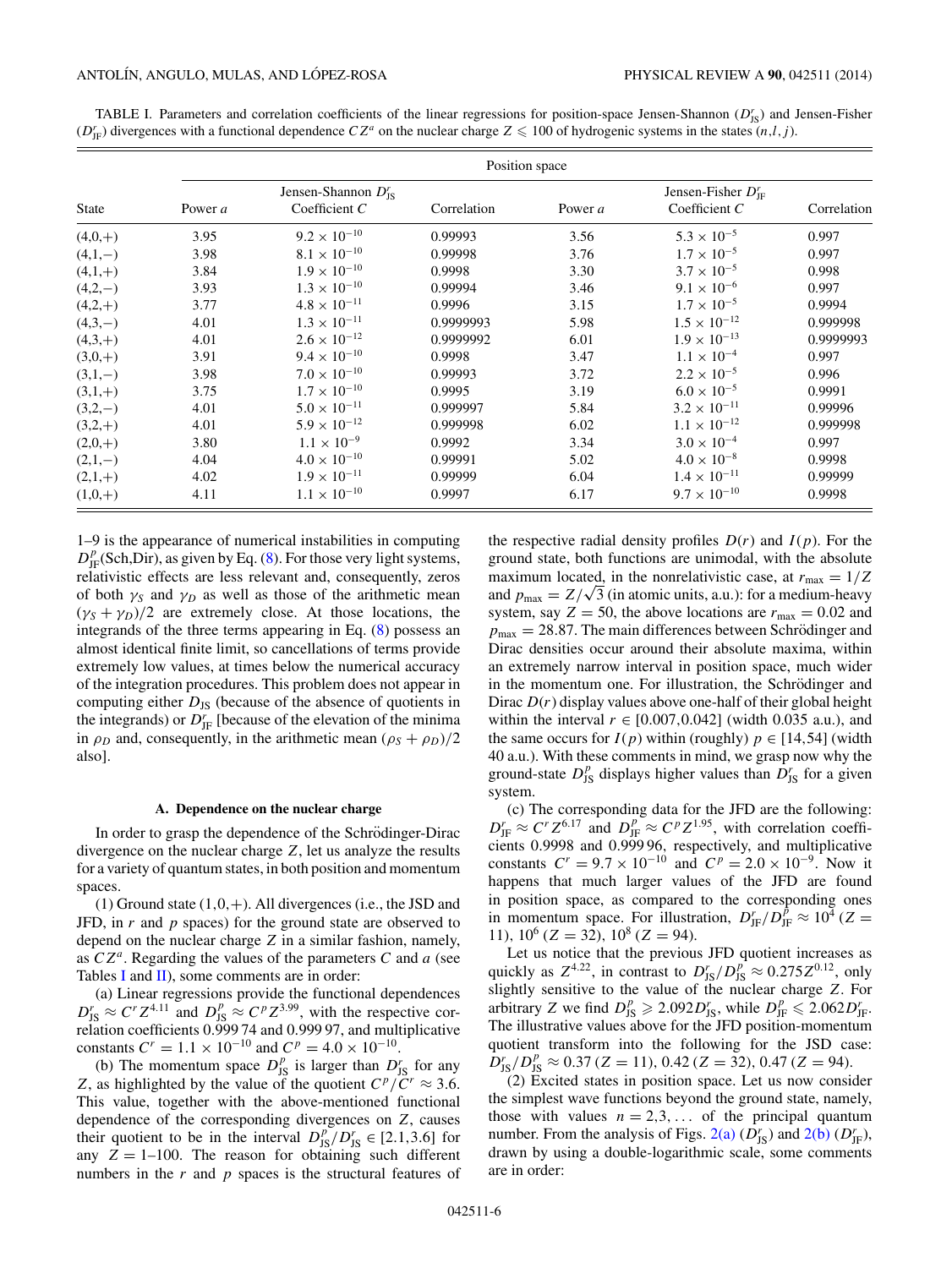|              | Momentum space |                                  |             |                            |                       |             |  |  |  |
|--------------|----------------|----------------------------------|-------------|----------------------------|-----------------------|-------------|--|--|--|
|              |                | Jensen-Shannon $D_{\text{IS}}^p$ |             | Jensen-Fisher $D_{IF}^{p}$ |                       |             |  |  |  |
| <b>State</b> | Power a        | Coefficient $C$                  | Correlation | Power a                    | Coefficient $C$       | Correlation |  |  |  |
| $(4,0,+)$    | 4.00           | $7.5 \times 10^{-10}$            | 0.99998     | 0.015                      | $5.3 \times 10^{-2}$  | 0.95        |  |  |  |
| $(4,1,-)$    | 4.00           | $7.3 \times 10^{-10}$            | 0.99999     | 0.011                      | $3.2 \times 10^{-2}$  | 0.93        |  |  |  |
| $(4,1,+)$    | 3.99           | $1.1 \times 10^{-10}$            | 0.99998     | $-0.002$                   | $1.3 \times 10^{-2}$  | 0.72        |  |  |  |
| $(4,2,-)$    | 4.00           | $9.0 \times 10^{-11}$            | 0.99998     | 0.003                      | $4.7 \times 10^{-3}$  | 0.91        |  |  |  |
| $(4,2,+)$    | 4.00           | $2.1 \times 10^{-11}$            | 0.99999     | 0.003                      | $2.3 \times 10^{-3}$  | 0.89        |  |  |  |
| $(4,3,-)$    | 4.01           | $1.2 \times 10^{-11}$            | 0.999998    | 1.99                       | $3.6 \times 10^{-9}$  | 0.999997    |  |  |  |
| $(4,3,+)$    | 4.00           | $3.3 \times 10^{-12}$            | 0.9999995   | 2.00                       | $9.7 \times 10^{-10}$ | 0.999998    |  |  |  |
| $(3,0,+)$    | 4.01           | $6.4 \times 10^{-10}$            | 0.99999     | 0.006                      | $1.4 \times 10^{-2}$  | 0.89        |  |  |  |
| $(3,1,-)$    | 4.02           | $5.7 \times 10^{-10}$            | 0.99998     | 0.023                      | $4.8 \times 10^{-3}$  | 0.94        |  |  |  |
| $(3,1,+)$    | 4.00           | $7.1\times10^{-11}$              | 0.999993    | 0.009                      | $1.7 \times 10^{-3}$  | 0.90        |  |  |  |
| $(3,2,-)$    | 4.02           | $4.1 \times 10^{-11}$            | 0.999993    | 1.99                       | $5.7 \times 10^{-9}$  | 0.999998    |  |  |  |
| $(3,2,+)$    | 4.01           | $8.3 \times 10^{-12}$            | 0.999999    | 2.00                       | $1.1 \times 10^{-9}$  | 0.9999995   |  |  |  |
| $(2,0,+)$    | 4.02           | $4.8 \times 10^{-10}$            | 0.99998     | 0.046                      | $1.1 \times 10^{-3}$  | 0.92        |  |  |  |
| $(2,1,-)$    | 4.08           | $3.0 \times 10^{-10}$            | 0.9999      | 2.00                       | $1.5 \times 10^{-8}$  | 0.999999    |  |  |  |
| $(2,1,+)$    | 4.01           | $3.2 \times 10^{-11}$            | 0.999997    | 1.99                       | $1.3 \times 10^{-9}$  | 0.999996    |  |  |  |
| $(1,0,+)$    | 3.99           | $4.0 \times 10^{-10}$            | 0.99997     | 1.95                       | $2.0 \times 10^{-9}$  | 0.99996     |  |  |  |

<span id="page-6-0"></span>TABLE II. Parameters and correlation coefficients of the linear regressions for momentum-space Jensen-Shannon  $(D_{JS}^p)$  and Jensen-Fisher  $(D_F^p)$  divergences with a functional dependence  $CZ^a$  on the nuclear charge  $Z \le 100$  of hydrogenic systems in the states  $(n,l,j)$ .



FIG. 2. (Color online) Position-space divergences (a)  $D'_{JS}$ , and (b)  $D'_{JF}$  between Schrödinger and Dirac hydrogenic systems with nuclear charge  $Z \leqslant 100$  for two different values of the principal quantum number *n* (top and bottom). Full and empty symbols correspond, respectively, to  $j = l + 1/2$  and  $j = l - 1/2$ . Atomic units (a.u.) are used.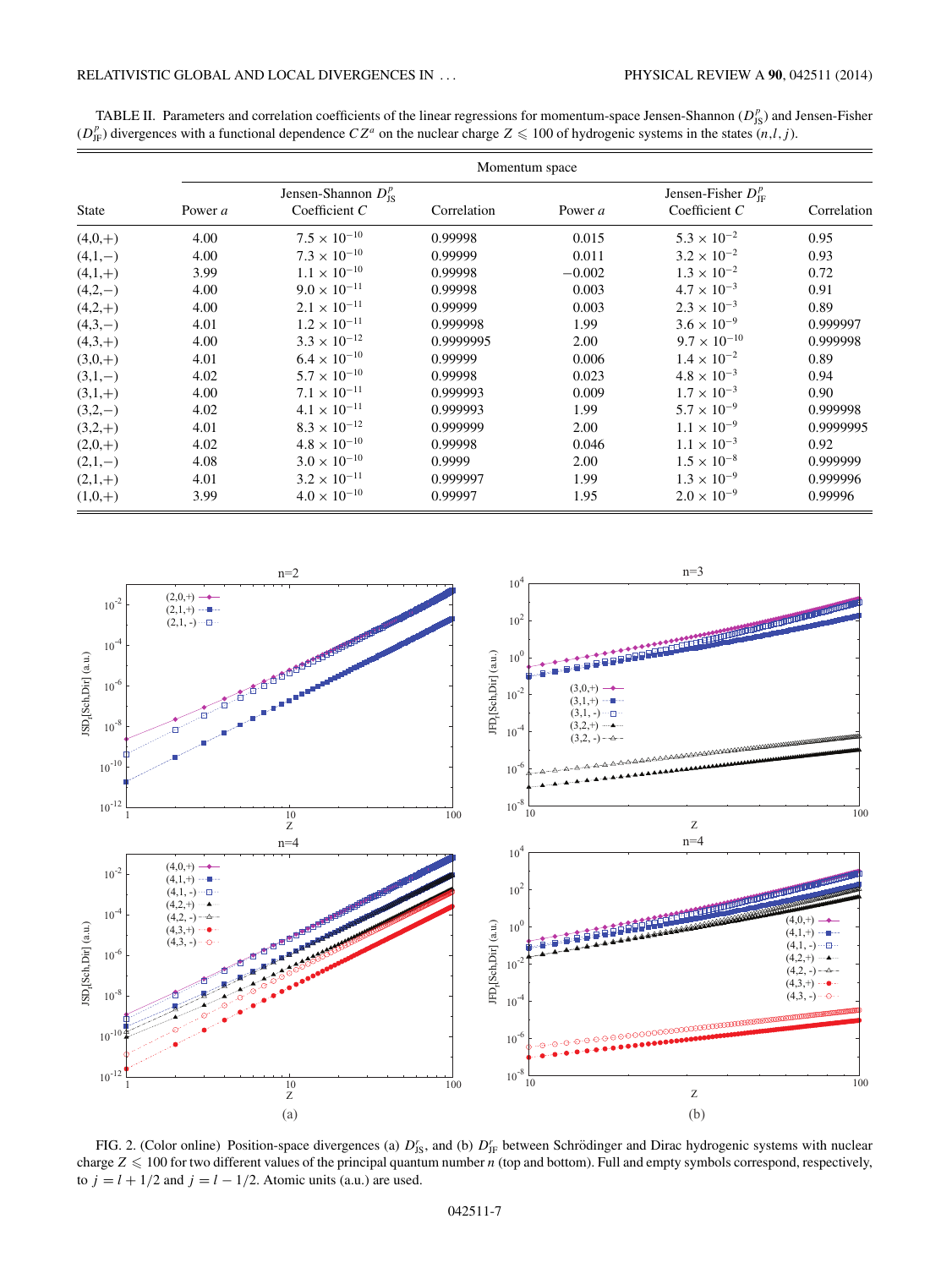(a) All curves display an extremely linear shape. Such linearity, together with the logarithmic scales employed, translates (as previously observed for the ground state) into a functional dependence

$$
D_{\rm JS}^r \approx C Z^a,\tag{18}
$$

and similarly for  $D_{\text{IF}}^r$ . The above parameters are determined by the coefficients of the straight line, estimated from a linear regression. The estimated parameters and the correlation coefficients are provided in Table [I.](#page-5-0) Let us remark the following:

(i) We must distinguish two disjoint intervals for the correlation coefficients of  $\ln D_{\text{IF}}^r$  versus  $\ln Z$ : while all those for  $l = n - 1$  are above 0.9998, they are below 0.9994 if  $l < n - 1$ . These higher or lower linear behaviors are clearly displayed in Fig.  $2(b)$  through the presence of regions of curvature for high *Z* in all curves except for those with  $l = n - 1$ . So linearity increases as long as the states approach the circular one. This occurs also for  $D_{\text{JS}}^r$ , but deviations from linearity are very slight in all curves: all correlation coefficients of  $D_{\text{JS}}^r$  for  $n = 1-4$ , with arbitrary *l*, are above the aforementioned threshold 0*.*9994 [the unique exception is the state (2*,*0*,*+) with 0.992].

(ii) All powers of  $Z$ , in the  $D_{\text{JS}}^r$  case, are in the narrow interval [3.75,4.11]: usually the functional dependence  $D_{\text{JS}}^r \sim$ *Z*<sup>4</sup> constitutes an accurate approximation.

(iii) The comment above does not hold in the  $D_{\text{JF}}^r$  case. We distinguish two different intervals:  $[3.15, 3.76]$  for  $l =$ 0*, . . . ,n* − 2, and [5*.*84*,*6*.*17] for *l* = *n* − 1, with the only exception  $a = 5.02$  for the state  $(2, 1, -)$ . The respective accurate approximations are  $D_F^r \sim Z^{3.5}$  and  $D_F^r \sim Z^6$ , as well as  $D'_{\text{IF}} \sim Z^5$  for the aforementioned exception.

(iv) For fixed  $l \geq 1$ , the power of *Z* decreases or remains constant in going from  $j = l - 1/2$  to  $j = l + 1/2$ , with the systematic exception  $l = n - 1$  in the  $D_{\text{IF}}^r$  case. For any value of *n*, the state displaying the highest optimal power is always the circular one. This comment holds for both  $D_{\text{JS}}^r$  (excepting  $n = 2$ ) and  $D_{\text{JF}}^r$ .

(v) Splitting of curves, as determined by the factor C in Eq. (18), is more apparent for  $D_{\text{JF}}^r$  than for  $D_{\text{JS}}^r$ : while the differences between the values of  $\ddot{D}_{\text{JS}}^r$  for *s* and circular states are of 2–3 orders of magnitude, those of  $D_{\text{JF}}^r$  differ by 7–9 orders of magnitude.

(vi) Summarizing,  $D_{\text{JF}}^r$  displays a higher capability than  $D_{\text{JS}}^r$  to (i) distinguish the behaviors for different states, and (ii) distinguish, in a more remarkable way, the states with  $l = n - 1 > 0$  (which include the circular one) from the whole set of states compatible with a given *n >* 1.

(b) For low enough *Z*, the position-space  $D_{\text{JS}}^r$  curves can be distinguished from each other as characterized by the quantum numbers determining the corresponding states. Systematic patterns to be emphasized are as follows: (i) for each of the cases  $j = l \pm 1/2$ , the  $D_{\text{JS}}^r$  divergences decrease for increasing *l*, (ii) for fixed *l*, divergences for  $j = l - 1/2$  are above the corresponding ones for  $j = l + 1/2$ , and (iii) for the whole set of quantum numbers for a given *n*, curves are ordered from above to below according to the following criteria: divergences diminish as *j* increases and then, once *j* is fixed, they diminish for increasing *l*. This ordering can be observed more clearly over the vertical axis in the left-hand side.

(c) For high enough *Z*, the above criterion regarding the dependence of  $D_{\text{JS}}^r$  on *j* remains. However, curves for different *l* but identical *j* become indistinguishable. This means that, for a given value of the principal quantum number *n*, the initial  $2n - 1$  curves in the low-Z region intermingle among themselves as *Z* increases, giving rise to a final number of (roughly) *n* curves in the high-*Z* region, as observed over the vertical axis in the right-hand side.

(d) The above behaviors regarding distinguishability of  $D_{\text{JS}}^r$  curves are the opposite for the  $D_{\text{JF}}^r$  curves: the "initially" (i.e., for lowest *Z*) indistinguishable curves  $j = l \pm 1/2$  with identical  $l < n − 1$  are split off for large enough  $Z$ .

(3) Excited states in momentum space. Most of the above comments on  $D_{\text{JS}}^r$  apply also to the Jensen-Shannon divergence  $D_{\text{JS}}^p$  in momentum space [see Fig. [3\(a\)](#page-8-0) and Table [II\]](#page-6-0), as well as the pertinent ones to the ground state  $(1,0,+)$  in both conjugated spaces (see Tables [I](#page-5-0) and [II\)](#page-6-0):

(a) The linearity is, on average, higher than in position space. Now, all correlation coefficients are above 0*.*9999 for  $n = 1-4$ . The maximum linear correlation is always attached to the circular state.

(b) Powers of *Z* are within [3*.*99*,*4*.*08], so the estimated dependence  $D_{\text{JS}}^p \sim Z^4$  is slightly more accurate than that of  $D'_{\text{JS}}$ .

(c) Trends for fixed *l* or *j* are identical to those in position space, including ordering and mixing of curves for high *Z*.

The numerical analysis of the momentum-space Jensen-Fisher divergence  $D_F^p$  provides a variety of results, most of them very different from those of (i) the corresponding position-space functional  $D_{\text{JF}}^r$ , and (ii) the Jensen-Shannon divergence  $D_{\text{JS}}^p$  in momentum space. The most apparent features and patterns, as displayed in Fig.  $3(b)$  and Table [II,](#page-6-0) are described below:

(a) Curves for noncircular states  $l = 0, 1, \ldots, n - 2$  appear only slightly dependent on the nuclear charge *Z*, i.e., roughly constant [see Fig.  $2(b)$ ]. This fact is emphasized by the values of the parameters given in Table  $II$ , obtained from the corresponding linear regressions. For those states, (i) most correlation coefficients range from 0.89 to 0.95, being not so high as for previously discussed functionals, and (ii) the exponent of the powerlike dependence  $Z^a$  is in the interval *a* ∈ [−0*.*002*,*0*.*046]. These values, so close to the null value, justify the aforementioned roughly constant behavior.

(b) Once again, states with  $l = n - 1$  (enclosing the circular one) behave in a completely different manner. Increase of the  $D_{\text{JF}}^{p}$  divergence with the nuclear charge *Z* is very apparent in Fig. [3\(b\),](#page-8-0) for both cases  $n = 3$  and  $n = 4$ . A more detailed dependence on  $Z$  is obtained from the data in Table [II.](#page-6-0) It is first observed that extremely high correlation coefficients are regained, with an accurate functional dependence  $D_F^p \sim Z^2$ in most cases (the estimated powers range from 1.99 to 2.00, with the only exception 1.95 for the ground state).

(c) The ordering of curves follows the same patterns as for previously discussed functionals, but in a much clearer way: (i) for fixed *n*, curves are ordered from above to below as the quantum number *l* increases from  $l = 0$  to  $l = n - 1$ , and (ii) for arbitrary *n* and  $l \neq 0$ , the curve for the state  $(n, l, -)$  is systematically above its partner  $(n, l, +)$ .

(d) Regarding the multiplicative constant  $C$ , two comments are in order: (i) it is much higher for  $D_{\text{JF}}^p$  than for  $D_{\text{JS}}^p$ , so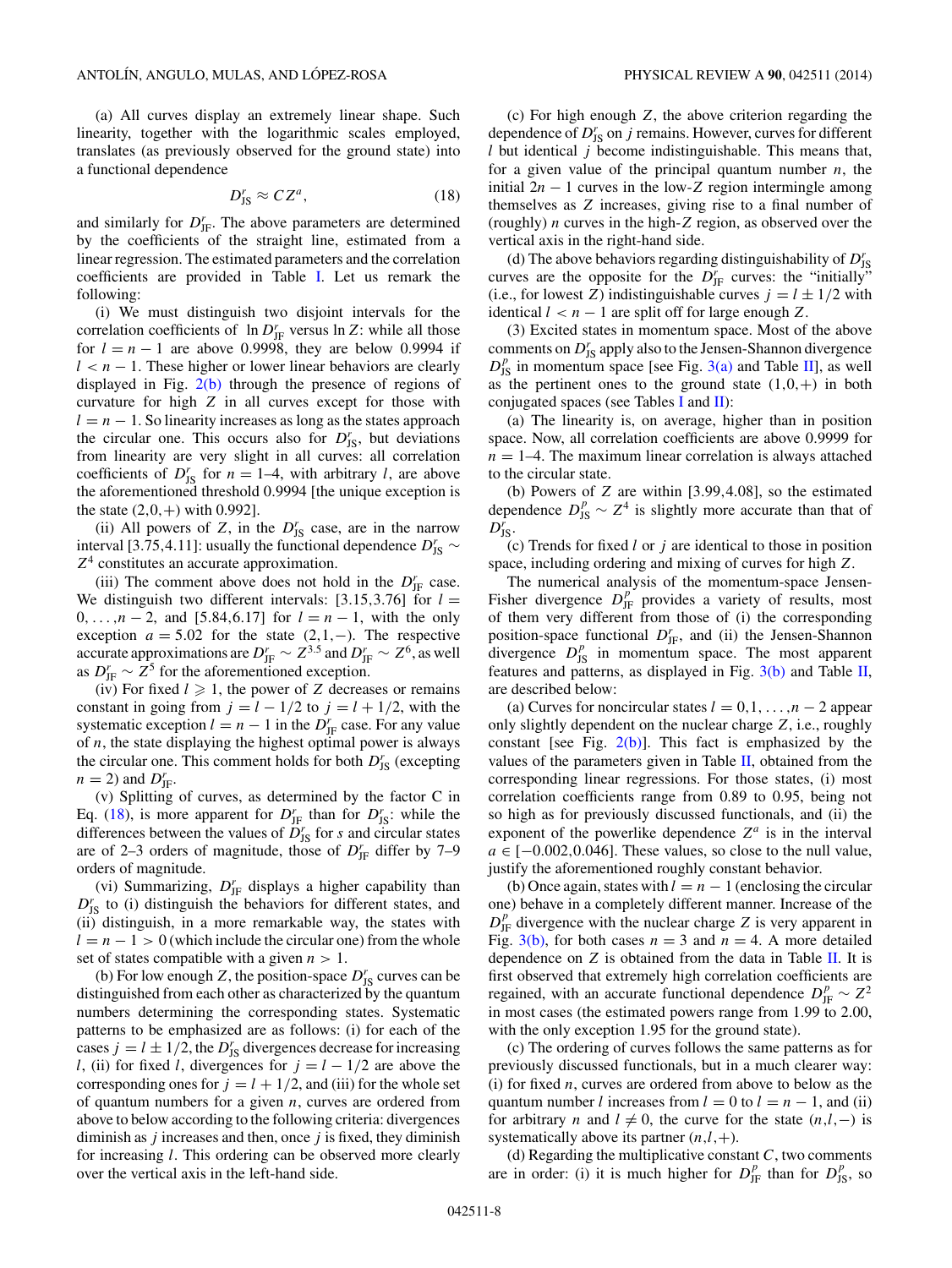<span id="page-8-0"></span>

FIG. 3. (Color online) Momentum-space divergences (a)  $D_{\text{JS}}^p$ , and (b)  $D_{\text{JF}}^p$  between Schrödinger and Dirac hydrogenic systems with nuclear charge  $Z \leq 100$  and principal quantum number  $n = 2$  (top) and  $n = 4$  (bottom). Full and empty symbols correspond, respectively, to  $j = l + 1/2$  and  $j = l - 1/2$ . Atomic units (a.u.) are used.

relativistic effects are more apparent at the local level than at the global one in momentum space, and (ii) the "soft" decreasing trend of *C* in the  $D_{\text{JS}}^p$  case, as long as *l* increases for fixed *n*, remains in the  $D_F^{p}$  case with the exception of a dramatic fall for  $l = n - 1$ . The last fact will be discussed in more detail in the next section.

So, in spite of the higher rate of increase of  $D_{\text{JS}}^p$  with the nuclear charge *Z*, as compared to that of  $D_{\text{JF}}^p$ , the values of the latter for any state are above those of the former. This fact highlights, once again, the relevance of relativistic effects at a local level in momentum space.

## **B. Dependence on the quantum numbers**

The above patterns regarding the dependence of the divergences on the quantum numbers for fixed *Z* are observed more clearly in Fig. [4.](#page-9-0) In that figure, each of the *r* and *p* divergences considered in this work is displayed for a unique system (thorium with  $Z = 90$ , for illustration) as a function of the quantum number *l*. This is done by means of different curves within the range  $3 \le n \le 6$ , each one characterized by a pair of values  $(n, j)$ , constrained by the relationships

 $n \ge l + 1$  and  $j = l \pm 1/2$ . Similar comments to those given below apply also for arbitrary *Z*.

All curves display a monotonically decreasing behavior, corroborating previous comments on the ordering of divergences depending on the value of *l*. However, remarkable differences between the behaviors of the JSD and JFD in position or momentum space appear:

(a) While the decreasing rate of JSD is augmented "softly" up to  $l = n - 1$ , the same occurs for the JFD only up to  $l =$ *n* − 2. Changes in the JFD values are dramatic for the last step, that is, in passing from  $l = n - 2$  to the boundary value  $l =$  $n - 1$ , and most notably for the circular state. Systematically, in fact, the decrease in going from  $l$  to  $l + 1$  is higher in the  $j = l + 1/2$  case than in the  $j = l - 1/2$  case.

(b) The figures at the top ( $D_{\text{JS}}^r$  and  $D_{\text{JS}}^p$ ) are almost identical in the shape and ordering of curves, as well as in their range of absolute values (observe the numbers throughout the *y* axis of each figure).

(c) The comment above does not apply at all to the figures at the bottom  $(D_{\text{JF}}^r$  and  $D_{\text{JF}}^p$ ): (i) the JFD curves in Fig. [4\(b\)](#page-9-0) appear perfectly ordered and they do not intermingle among themselves, in contrast with the behavior of the position-space curves as displayed in Fig.  $4(a)$ , and (ii) the ranges of the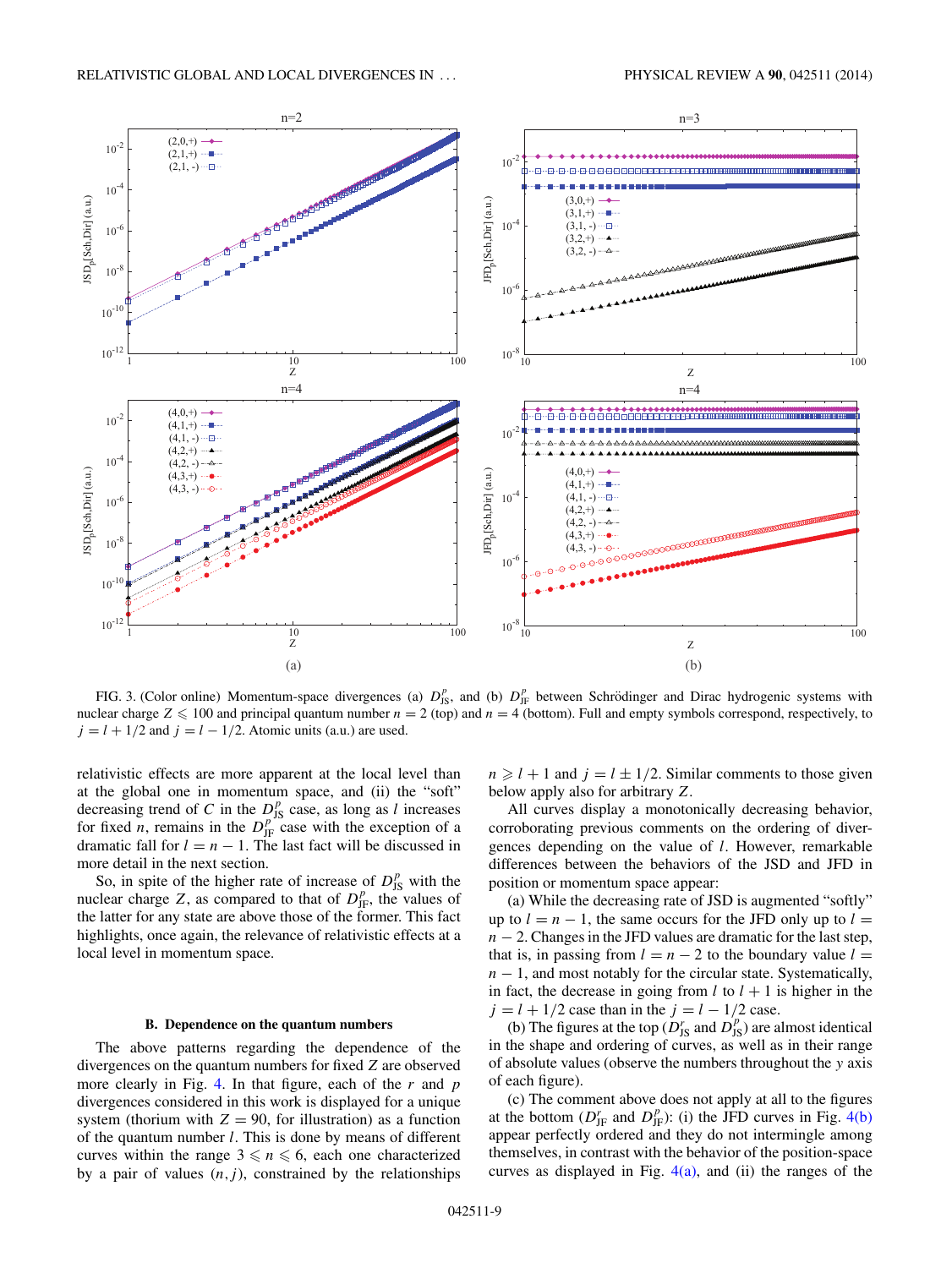<span id="page-9-0"></span>

FIG. 4. (Color online) Jensen-Shannon (top) and Jensen-Fisher (bottom) divergences between Schrödinger and Dirac hydrogenic densities of Th<sup>89+</sup> (nuclear charge  $Z = 90$ ) as functions of the orbital quantum number *l* for a variety of compatible pairs  $(n, j)$ , in (a) position and (b) momentum spaces. Full and empty symbols correspond, respectively, to  $j = l + 1/2$  and  $j = l - 1/2$ . Atomic units (a.u.) are used.

JFD absolute values are extremely different in position and momentum spaces; the scales of the *y* axes differ by three orders of magnitude, and for any state of the hydrogenic system  $Z = 90$  here considered, the Schrödinger-Dirac Jensen-Fisher divergence in position space is (roughly)  $10^3$ – $10^5$  times that in momentum space. So the relativistic contraction effect is much more clearly revealed by measuring differences in the content of the gradient of the charge density, as compared to the corresponding measure regarding the spreading effect on the momentum density.

(d) The just mentioned position-momentum JFD ratios are much higher for low values of the principal quantum number *n*, and conversely. For illustration, focusing on the  $D_F^p$  curves for  $n = 3$  [Fig. 4(b), bottom] it is observed that they are located below the rest of the curves. However, in passing to position space [Fig.  $4(a)$ , bottom] the corresponding curves are seen to be above many others excepting the extreme point  $l = n - 1$ .

From the analysis of Fig. 4, some additional comments regarding the dependence on the principal quantum number *n* are in order. In doing so, let us focus on any fixed *l* in the lower shaft, in order to analyze the location of the symbols above that value. For each of the cases  $j = l \pm 1/2$ , the divergence decreases as *n* decreases, in accordance with the previous

observation of minimal divergences for states with maximal *l*. Again, the decrease of divergence is significant for  $n = l + 1$ (enclosing the circular state), but not so much for higher *n* values.

#### **C. Interrelation between Jensen-like divergences**

We wonder now about an eventual interrelation between the JSD and JFD measures, i.e., about a possible functional dependence of one divergence on the other. In order to check the above assumption, Fig. [5](#page-10-0) displays the "divergence planes," subtended by the JSD on one axis and the JFD on the other. This is done in both conjugate spaces, namely, position [Fig.  $5(a)$ ] and momentum [Fig.  $5(b)$ ]. In doing so, the numerical pairs (JSD,JFD) have been considered for three different systems  $(Z = 1,20,100$  in position space;  $Z = 10,20,100$  in momentum space) and, for each one, the whole set of states compatible with the value  $n = 6$ .

The main comments arising from the analysis of Fig.  $5(a)$ (position space) are as follows:

(a) As one would expect, heavier systems display higher Schrödinger-Dirac divergences, at both global and local levels. This fact is revealed by the location of symbols for  $Z = 100$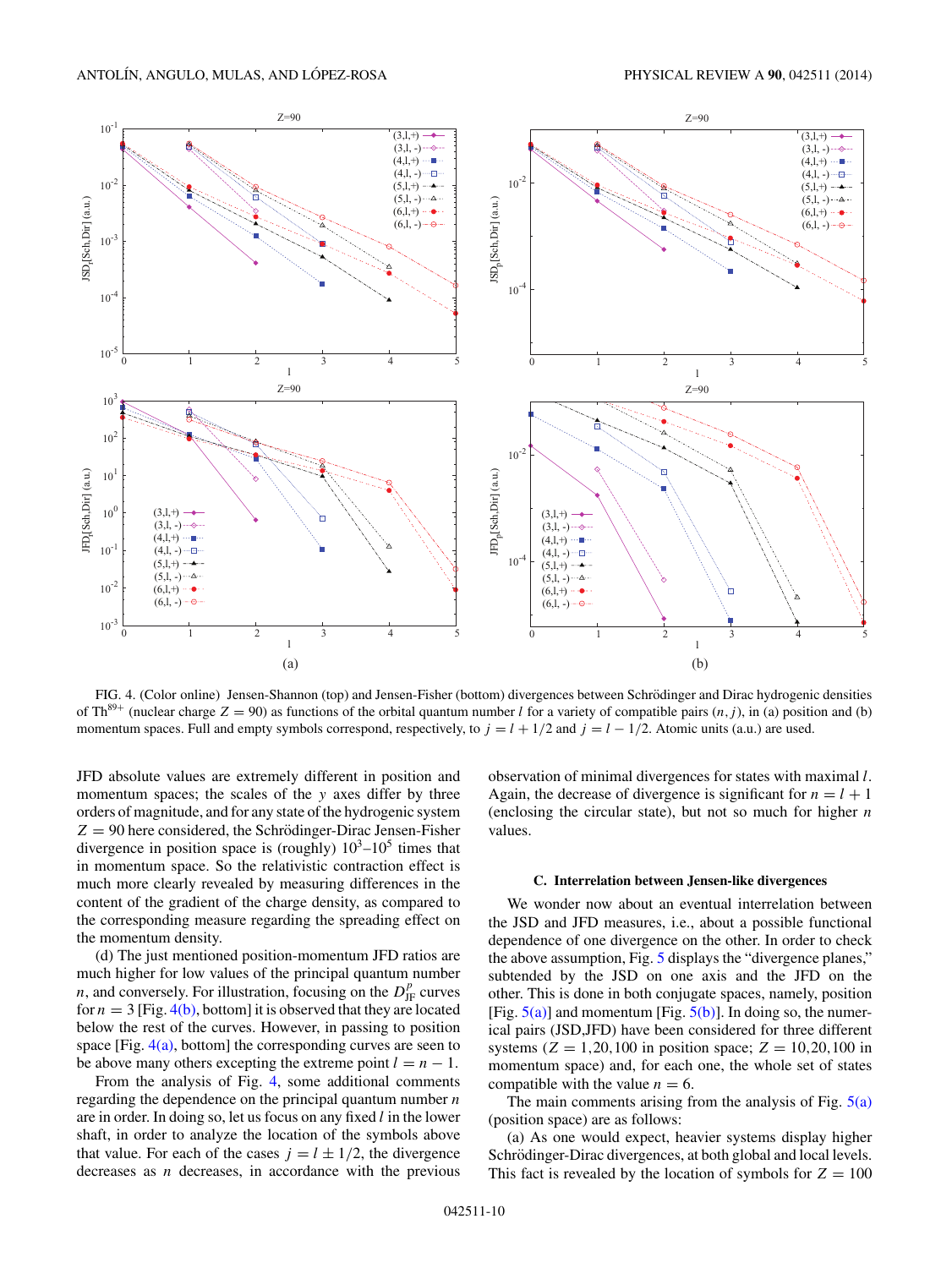<span id="page-10-0"></span>close to the upper right corner. Location at (roughly) the bottom and left halves occurs for a system as light as  $Z = 1$ , while an intermediate situation is found for the medium-light value  $Z = 20$ .

(b) Systematically, the states  $l = n - 1$  suffer a clear shift to the left as compared to their partners with

$$
D_{\text{JS}}^r \approx \begin{cases} 1.4 \times 10^{-3} (D_{\text{FD}}^r)^{0.668} & \text{if} \quad l = n - 1 \quad \text{(correlation coefficient 0.9998)},\\ 6.7 \times 10^{-5} (D_{\text{FD}}^r)^{1.173} & \text{if} \quad l < n - 1 \quad \text{(correlation coefficient 0.9973)}. \end{cases} \tag{19}
$$

This means that increasing  $D_{\text{JF}}^r$  causes  $D_{\text{JS}}^r$  to increase also, but much more along the line with  $l < n - 1$  than along the line with  $l = n - 1$ .

Some of the above comments apply also in momentum space [Fig.  $5(b)$ ], namely, higher divergences for heavier systems, and shifts to the left (very clear) and to the bottom (slight) for states with  $l = n - 1$ . However, there appear remarkable differences with respect to the position-space features. The most apparent one is the absence of the two previous "correlation lines." It is observed that a not so accurate



FIG. 5. (Color online) Divergence planes  $D_{\text{JF}}$ - $D_{\text{JS}}$  for all states with principal quantum number  $n = 6$  of systems with three different values of the nuclear charge *Z*, in (a) position and (b) momentum spaces. Full and empty symbols correspond, respectively, to  $j =$  $l + 1/2$  and  $j = l - 1/2$ . Atomic units (a.u.) are used.

identical *Z*, and also to the bottom but not so apparently.

(c) States with  $l = n - 1$ , on one hand, and  $l < n - 1$  on the other, belong roughly to independent straight lines, the first one above the other and with a lower slope. Linear regressions provide the following functional dependences:

linear correlation (coefficient 0.994) remains for the  $l = n - 1$ states, whose representative points are located in the left half of the plane. But the unique alignement in position space for the rest of the states is now split off in momentum space, depending on the specific *Z* value under consideration. A variety of parallel lines are displayed (all them in the right half of the plane), so that the functional dependence

$$
D_{\rm JS}^p \approx C^p(Z) \big[D_{\rm JF}^p\big]^a \tag{20}
$$

is found (correlation coefficients 0.983 to 0.985), similar to the interconnection in position space given by Eq. (19). The difference is that the multiplicative parameter  $C^p(Z)$  does not remain constant for arbitrary states and nuclear charges *Z*, but increases for increasing *Z*. This is not the case of the power *a*, which is roughly constant  $(1.12 \text{ to } 1.15)$  for arbitrary systems and states.

In Fig. [6,](#page-11-0) uncertaintylike relationships are numerically searched for, in both the Jensen-Shannon [Fig.  $6(a)$ ] and Jensen-Fisher [Fig. [6\(b\)\]](#page-11-0) cases. A first comparative look at these figures reveals strong differences between the divergence uncertainty patterns in the JSD and JFD frameworks.

Regarding the JSD, it is clearly observed [Fig.  $6(a)$ ] that the position and momentum divergences display similar values, that is,  $D_{\text{JS}}^r \approx D_{\text{JS}}^p$ . A clear exception is displayed, corresponding to the ground state  $n = 1$ , in which the momentum divergence is much higher than the position one; in fact,  $D_{\text{JS}}^p \approx 2D_{\text{JS}}^r$ . We have not yet been able to justify this result from a theoretical basis. The Jensen-Fisher uncertainty plane [Fig. [6\(b\)\]](#page-11-0) displays extremely different features, as compared to that for the JSD. Now it is worth noting differences in the slopes of the lines for states  $l = n - 1$  with respect to the roughly null ones for the rest of the states. So while the JSD uncertainty plane has more capability to distinguish the ground state from the excited ones, the capability of the JFD uncertainty plane concerns differences between circular and noncircular states. For the circular ones, the functional dependence  $D_{\text{JF}}^p \sim (D_{\text{JF}}^r)^{1/3}$  has been determined numerically.

### **D. Analysis of scaling transformations**

Let us recall the conclusions at the end of Sec. [III](#page-2-0) regarding the behavior of the Schrödinger-Dirac JSD and JFD, assuming that the scaling properties given by Eq.  $(15)$  hold in both the relativistic and nonrelativistic cases:

(a) The position- and momentum-space JSDs do not depend on the nuclear charge *Z*. Or, in other words, all exponents of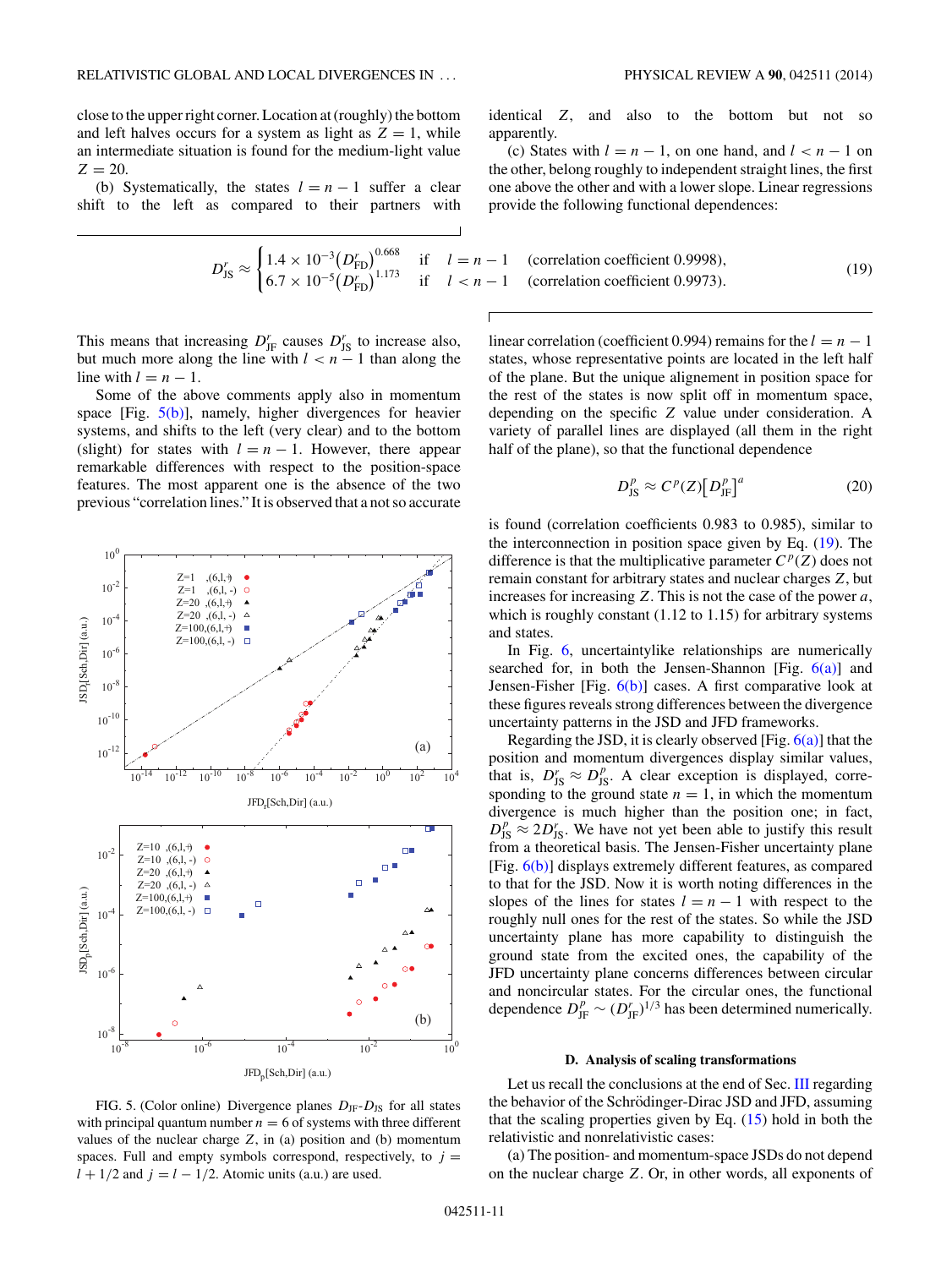<span id="page-11-0"></span>

FIG. 6. (Color online) Position-momentum planes (a) Jensen-Shannon  $D'_{\text{JS}}$ - $D_{\text{JS}}^p$ , and (b)  $D'_{\text{IF}}$ - $D_{\text{IF}}^p$  for hydrogenic states with principal quantum numbers  $n = 1-6$  and nuclear charges  $Z \leq 100$ . Atomic units (a.u.) are used.

*Z* in the JSD columns of Tables [I](#page-5-0) and [II](#page-6-0) should be expected to be exactly zero.

(b) The position-space JFD is proportional to the square *Z*<sup>2</sup> of the nuclear charge, and the momentum-space JFD to *Z*<sup>−</sup>2. Or, in other words, all exponents of *Z* in the JFD column of Tables [I](#page-5-0) and [II](#page-6-0) should be expected to be exactly  $+2$  and  $-2$ , respectively.

In all the above cases, the correlation coefficients should be exactly 1.

It is clear that all these conclusions are clearly in contrast with our numerical results. Why? Because the assumption that  $\rho_D$  and  $\gamma_D$  verify the same scaling properties as do  $\rho_S$  and  $\gamma_S$ is wrong. Let us see this.

For simplicity, let us consider the position-space ground state (with  $n = 1$  and  $k = -1$ ), and only the component  $g(Z; r)$ . The comments below apply similarly to the component  $f(Z; r)$ , and to the components  $F$  and  $G$  in momentum space, also.

If  $\rho_D$  is to verify Eq. [\(15\)](#page-3-0), both the large and small components should verify

$$
\frac{g(Z;r)}{g(1;Zr)} = Z^{3/2}.
$$
 (21)

However, the functions in the quotient read

$$
g(Z;r) = 2(\lambda Z)^{3/2} \sqrt{\frac{1+\gamma_Z}{\Gamma(2\gamma_Z+1)}} (2\lambda Zr)^{\gamma_Z-1} e^{-\lambda Zr}
$$
 (22)

and

$$
g(1;Zr) = 2\lambda^{3/2} \sqrt{\frac{1+\gamma_1}{\Gamma(2\gamma_1+1)}} (2\lambda Zr)^{\gamma_1-1} e^{-\lambda Zr}, \qquad (23)
$$

with  $\lambda$  defined in the Appendix, and  $\gamma$ <sub>Z</sub> denoting the parameter  $\gamma = \sqrt{1 - (\alpha Z)^2}$ , also in the Appendix, but with an explicit subscript here, denoting the value of the nuclear charge considered.

It is clear that, when computing the aforementioned quotient, the explicit dependence on *Z* provides the desired result. But an extra dependence on*Z* appears, via the parameter  $\gamma$ z. So the condition in Eq. [\(15\)](#page-3-0) would be verified only if  $\gamma_Z = \gamma_1$ , corresponding to the trivial case  $Z = 1$ . Thus the reason for obtaining our numerical results arises from the fact that the scaling properties of the nonrelativistic densities are not verified by the Dirac densities.

#### **V. CONCLUSIONS AND OPEN PROBLEMS**

It is not an easy task to check whether or not two densities share some specific properties by exploring only their plots, and it is even more difficult to quantify the extent to which they do it. Concepts such as, e.g., "differences at global and local levels" are usually unnoticed when comparing the respective curves.

An alternative to the usual comparative procedures based on density plots, Jensen-like divergence measures of global and local character, have been employed in this work. These functionals have allowed the importance of relativistic effects for the one-particle densities of hydrogenic atoms to be quantified, in both position and momentum spaces.

It is worth remarking that using comparative double-density functionals (such as the JSD and JFD) provides a more useful technique for the purposes of our paper, compared to the analysis of functionals of a single density (say *C*), but applied independently for each of the relativistic (Dir) and nonrelativistic (Sch) densities. In this regard, it should be noted that the equality  $C(Sch) = C(Dir)$  does not guarantee that the densities are identical. However, if either of the JSD or JFD vanishes, we can affirm the equality of the two densities (almost everywhere, at least).

The main conclusions arising from the analysis carried out in the present work are summarized as follows:

(a) The comparative studies in the two conjugated spaces for the JSD and JFD functionals provide very different results. The Jensen-Shannon divergence behaves similarly in both spaces, regarding the dependences on the nuclear charge for arbitrary states and on the angular quantum number for a given system. This comment applies to the qualitative behavior and to the quantitative behavior as well for excited states. This is not the case of the ground state, with higher JSD values in momentum than in position space. Some of these results are explained by considering structural features of the radial densities, such as, e.g., unimodality and location of maxima to justify the ground-state results.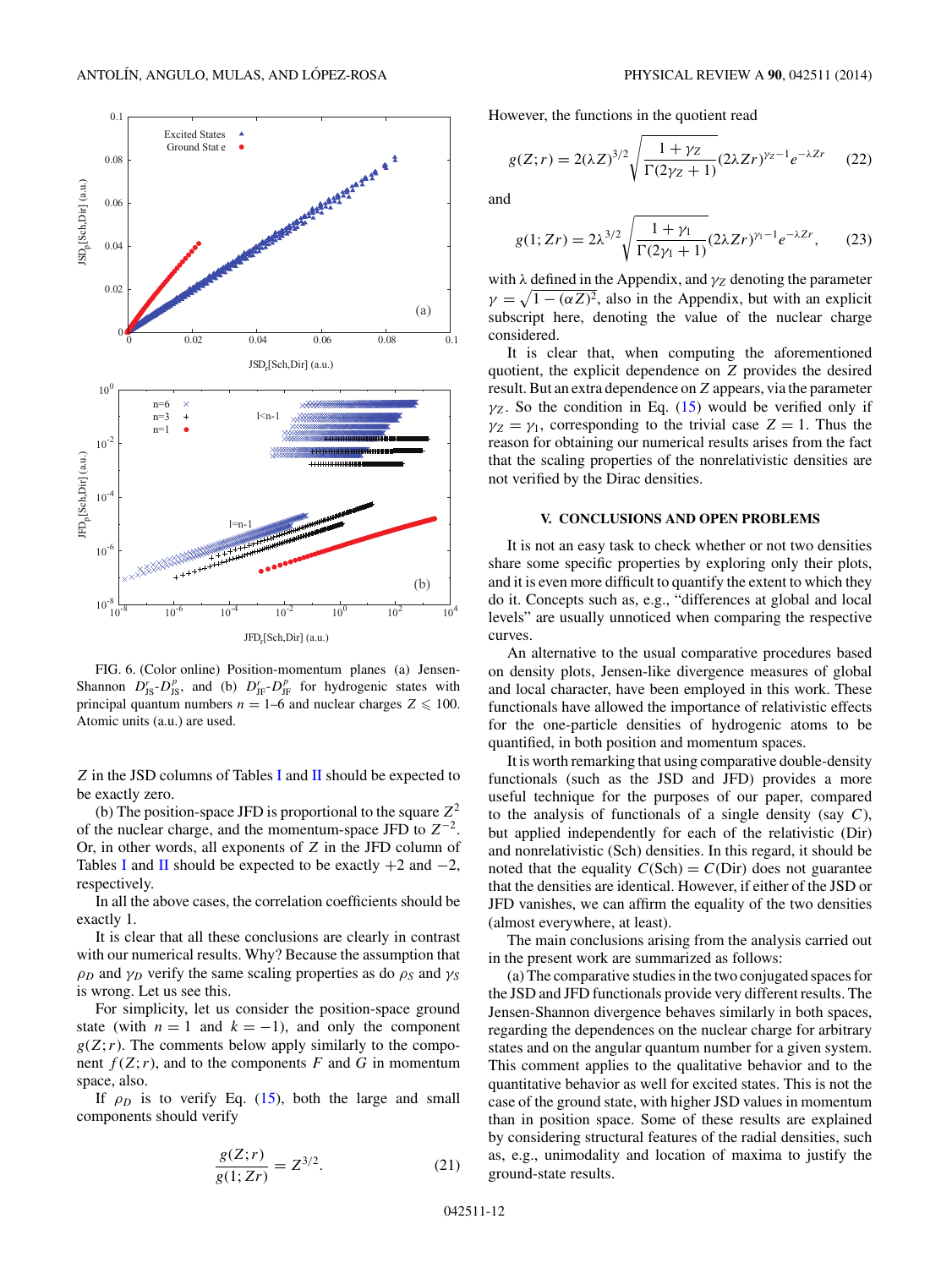(b) On the contrary, the Jensen-Fisher divergence behaves in different ways within each of the conjugated spaces. In the momentum space, the JFD remains roughly constant for noncircular states when the nuclear charge is varied, but increases monotonically in the circular case.

(c) A variety of relationships have been obtained for both the JSD and JFD in position and/or momentum spaces. In particular, the uncertainty planes subtended by any of these functionals in position and momentum spaces display clearly the above-mentioned comments regarding differences between ground and excited states in the JSD case, and between circular and noncircular states in the JFD case.

The numerical study here described has given rise to a variety of open problems, to be considered in future works. Some of them are worthy of remark:

(a) All four divergence measures considered in this work (i.e., Shannon and Fisher measures in both conjugated spaces) display, for arbitrary states, an extremely accurate powerlike dependence on the nuclear charge of the systems considered. This fact arises from numerical observations, but justification on a theoretical basis is still to be found.

(b) The previous comment applies to the justification of the capability of the global measure to discern the ground state and the local measure to discern circular states.

(c) Further features of the numerical results here discussed deserve to be justified on a theoretical basis (e.g., ordering of the curves  $j = l \pm 1/2$ , dependence on the quantum number *l* for fixed *n*, and conversely deviation from linearity for noncircular states, splitting and mixing of curves for low or large *Z*, etc.).

Previous results dealt with (i) ground-state hydrogenic [\[9\]](#page-13-0) or many-electron [\[8,12,15\]](#page-13-0) systems, (ii) position-space measures with no reference to momentum-space ones [\[8,12\]](#page-13-0), or (iii) single-density functionals instead of double-density ones [\[8,9,12,14\]](#page-13-0). The results found in this study highlight the interest of quantifying relativistic effects by measures of divergence, taking into account local and global functionals simultaneously, and both conjugated spaces too.

## **ACKNOWLEDGMENTS**

We thank P. A. Bouvrie for his kind help with the relativistic numerical codes. This work was partially supported by the Excellence Projects FQM-4643 and FQM-7276 of the Junta de Andalucía (Spain, EU), and Grant No. FIS2011-24540 of the Ministerio de Innovación y Ciencia. We also acknowledge support from the Andalusian research groups FQM-020 (J.A. and J.C.A.), and FQM-239 (S.L.R.).

# **APPENDIX: EXPLICIT EXPRESSIONS OF DIRAC AND SCHRODINGER RADIAL PARTS ¨**

In the equations below,  $a_0$  denotes the Bohr radius. (a) The Schrödinger radial part in position space  $[56]$  $[56]$  is

$$
\rho_S(r) = \frac{\Gamma(n-l)}{2n\Gamma(n+l+1)} \left(\frac{2Z}{a_0n}\right)^{2l+3} e^{-(2Z/a_0n)r} r^{2l}
$$

$$
\times \left[L_{n-l-1}^{(2l+1)} \left(\frac{2Z}{a_0n}r\right)\right]^2 \tag{A1}
$$

with  $L_{n-l-1}^{(2l+1)}$  a Laguerre polynomial.

(b) The Schrödinger radial part in momentum space  $[56]$  $[56]$  is

$$
\gamma_S(p) = \frac{2^{2l+1} n^4 \Gamma^2 (l+1) \Gamma(n-l)}{\pi \Gamma(n+l+1) (Zm_0 c)^3} \times (1-x)^l (1+x)^{l+4} \left[ C_{n-l-1}^{(l+1)}(x) \right]^2, \quad (A2)
$$

with  $x \equiv [Z^2 - n^2(p/m_0c)^2]/[Z^2 + n^2(p/m_0c)^2]$ , and  $C_{n-l-1}^{(l+1)}$  a Gegenbauer polynomial.

(c) The Dirac radial part in position space [\[7\]](#page-13-0) is  $\rho_D(r)$  =  $|g_{nk}(r)|^2 + |f_{nk}(r)|^2$ , with

$$
\begin{aligned}\n\mathcal{g}_{nk}(r) \\
\frac{f_{nk}(r)}{\Gamma(2\gamma+1)} \frac{\pm (2\lambda)^{3/2}}{\Gamma(2\gamma+1)} \sqrt{\frac{(M \pm E)\Gamma(2\gamma+n'+1)}{4M \frac{(n'+\gamma)M}{E} \left(\frac{(n'+\gamma)M}{E} - k\right)n'!}} (2\lambda r)^{\gamma-1} \\
\times e^{-\lambda r} \left[ \left(\frac{(n'+\gamma)M}{E} - k\right) F(-n', 2\gamma+1; 2\lambda r) \\
\mp n' F(1-n', 2\gamma+1; 2\lambda r) \right]\n\end{aligned}
$$
\n(A3)

where  $n' = n - |k| = 0, 1, 2, \ldots$  (the radial quantum number),  $\gamma = \sqrt{k^2 - (\alpha Z)^2}$ ,  $\lambda = \frac{1}{\hbar c} (M^2 - E^2)^{1/2}$ , and  $F(a, b; z)$  denotes the Kummer confluent hypergeometric function.

(d) The Dirac radial part in momentum space [\[58\]](#page-13-0) is  $\gamma_D(p) = |G_{nk}(p)|^2 + |F_{nk}(p)|^2$ , with

$$
G_{nk}(p) = i^{l} \frac{\sqrt{(1+\epsilon)\Gamma(2\gamma + n' + 1)/[n'!N(N-k)]}}{4\lambda^{3/2}\Gamma(2\gamma + 1)} \times [n'H(n'-1,2\gamma+1,\gamma-1,l,p/\lambda) - (N-k)H(n',2\gamma+1,\gamma-1,l,p/\lambda)], \quad (A4)
$$

$$
F_{nk}(p) = i^l \frac{\sqrt{(1 - \epsilon)\Gamma(2\gamma + n' + 1)/[n'!N(N - k)]}}{4\lambda^{3/2}\Gamma(2\gamma + 1)} \times [n'H(n' - 1, 2\gamma + 1, \gamma - 1, l + 1, p/\lambda) + (N - k)H(n', 2\gamma + 1, \gamma - 1, l + 1, p/\lambda)],
$$
\n(A5)

where  $\epsilon = E/(m_0 c^2)$ ,  $N = (n' + \gamma)/\epsilon$ , and

$$
H(\nu,\beta,\delta,l,\sigma) = \frac{\nu!\Gamma(\beta)}{\Gamma(l+\frac{3}{2})} 2^{\delta-l+2} \sigma^l \sum_{m=0}^{\nu} \frac{(-2)^m \Gamma(m+l+\delta+3)}{m!\Gamma(\nu-m+1)\Gamma(\beta+m)} \times {}_2F_1\left(\frac{m+l+\delta+3}{2}, \frac{m+l+\delta+4}{2}, l+\frac{3}{2}; -\sigma^2\right),
$$
\n(A6)

with  ${}_2F_1$  the Gauss hypergeometric function. This results in an expression which is not in the form of a terminating series, but it can be transformed appropriately into a terminating one [\[59\]](#page-13-0).